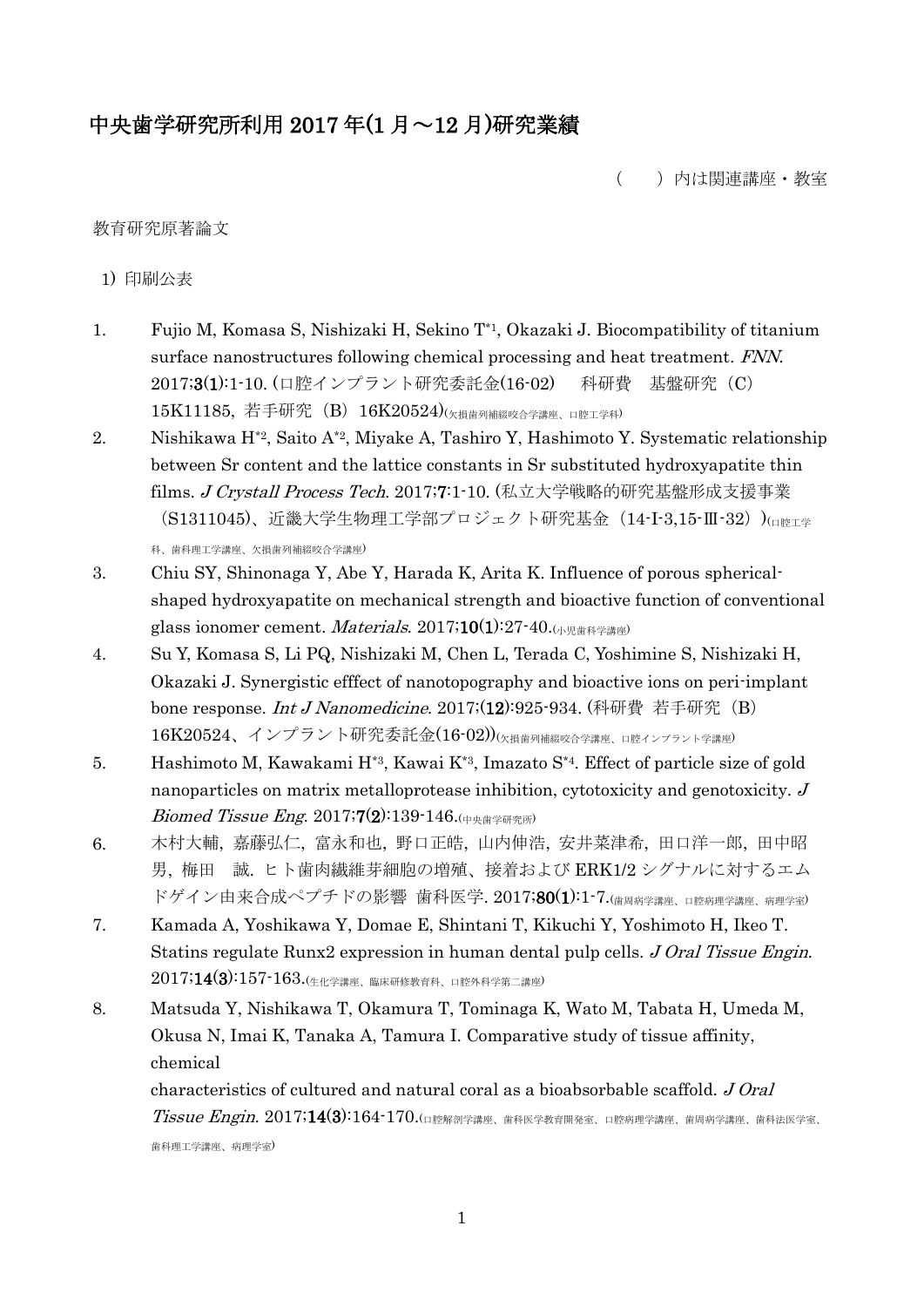- 9. Tsuzukibashi O\*5, Uchibori S\*5, Kobayashi T\*5, Umezawa K\*5, Mashimo C, Nambu T, Saito  $M^*$ <sup>5</sup>, Hashizume-Takizawa  $T^*$ <sup>5</sup>, Ochiai  $T^*$ <sup>5</sup>, Isolation and identification methods of Rothia species in oral cavities. J Microbiol Methods. 2017;134:21-26. $\left(\frac{m}{n}\right)^{2}$
- 10. Hieda A, Uemura N, Hashimoto Y, Toda I, Baba S. In vivo bioactivity of porous polyetheretherketone with a foamed surface. Dent Mater J. 2017;36(2):222-229. プラント学講座、歯科理工学講座、解剖学講座)
- 11. Imai K, Zennyu M, Yoshida T, Ono Y, Kumabe S, Nishikawa T. Influence of fluoride contamination on titanium surface on cell viability and cell differentiation of ES-D3 cells. J Oral Tissue Engin. 2017;15(1):35-40. (科研費 – 基盤研究 (C) 16K11668)(<sub>歯科理工</sub> 学講座、高齢者歯科学講座、口腔解剖学講座、歯科医学教育開発室)
- 12. Yamawaki I, Taguchi Y, Komasa S, Tanaka A, Umeda M, Yamawaki I. Effects of glucose concentration on osteogenic differentiation of type II diabetes mellitus rat bone marrow-derived mesenchymal stromal cells on a nano-scale modified titanium. J Periodontal Res. 2017;52(4):761-771. (科研費 若手研究 (B) 26861664, 研究活動ス タート支援 15H06742,基盤研究(C)16K11617,若手研究(B)16K20524,大阪歯 科大学学術研究奨励助成金 (16-04) )(歯周病学講座、欠損歯列補綴咬合学講座、病理学室)
- 13. Nishizaki M, Komasa S, Taguchi Y, Nishizaki H, Okazaki J. Bioactivity of NANOZR induced by alkali treatment. *Int J Mol Sci.* 2017;18(4):780. (科研費 若手研究(B) 16K20524, 大阪歯科大学学術研究奨励助成金 (17-08), 口腔インプラント研究委託金  $(16\text{-}02))$ (<sub>欠損歯列補綴咬合学講座、歯周病学講座)</sub>
- 14. Kawai M, Nagaoka N\*6 , Yoshida Y\*7, Ohura K. Cell population of mesenchymal stem cells on micro-patterned titanium. RAN. 2017;111:1-5. (Suzuken Memorial Fundation 05-008)(薬理学講座)
- 15. Azuma H, Kono T, Hiromasa M, Tsumori N, Miki H, Shiomi K, Umeda M. Single flap periodontal surgery induces early fibrous tissue generation by wound stabilization.  $JHTB. 2017;26(2):119-126.$ (歯周病学講座)
- 16. Imamura Y\*8 , Honda Y, Masuno K, Nakamura H, Wang PL. Effects of placental extract on cell proliferation, Type I collagen production, and ALP secretion in human osteosarcoma cell line Saos-2. J Hard Tissue Biol. 2017;26(2):157-160. $(+p+\nmid \frac{\nmid p}{\nmid p} + \nmid \frac{\nmid p}{\nmid p} + \nmid \frac{\nmid p}{\nmid p} + \nmid \frac{\nmid p}{\nmid p} + \nmid \frac{\nmid p}{\nmid p} + \nmid \frac{\nmid p}{\nmid p} + \nmid \frac{\nmid p}{\nmid p} + \nmid \frac{\nmid p}{\nmid p} + \nmid \frac{\nmid p}{\nmid p} + \nmid \$ 教育開発室、細菌学講座)
- 17. Domae E, Hirai Y, Ikeo T, Goda S\*9, Shimizu Y\*10. Cytokine-mediated activation of human ex vivo-expanded Vγ9Vδ2 T cells. Oncotarget. 2017;8(28):45928-45942. $\mu_{\text{H\text{-H\&}}\text{H\&}}$ 座、生物学教室)
- 18. Zhou  $Y^{*11}$ , Wu  $Y^{*12}$ , Ma W<sup>\*11</sup>, Jiang X<sup>\*12</sup>, Takemura A, Uemura M, Xia L<sup>\*13</sup>, Lin K<sup>\*14</sup>, Xu Y\*11 . The effect of quercetin delivery system on osteogenesis and angiogenesis under osteoporotic conditions. J. Mater. Chem. B. 2017;5:612-625. $\left(\frac{1}{n}\right)^{2}$
- 19. Tsutsumi Y, Uchihashi K, Sato M, Tanaka J, Tanaka M. Occlusal interference causes an increase in salivary protein. J Osaka Dent Univ. 2017;51(1):63-72. 学講座)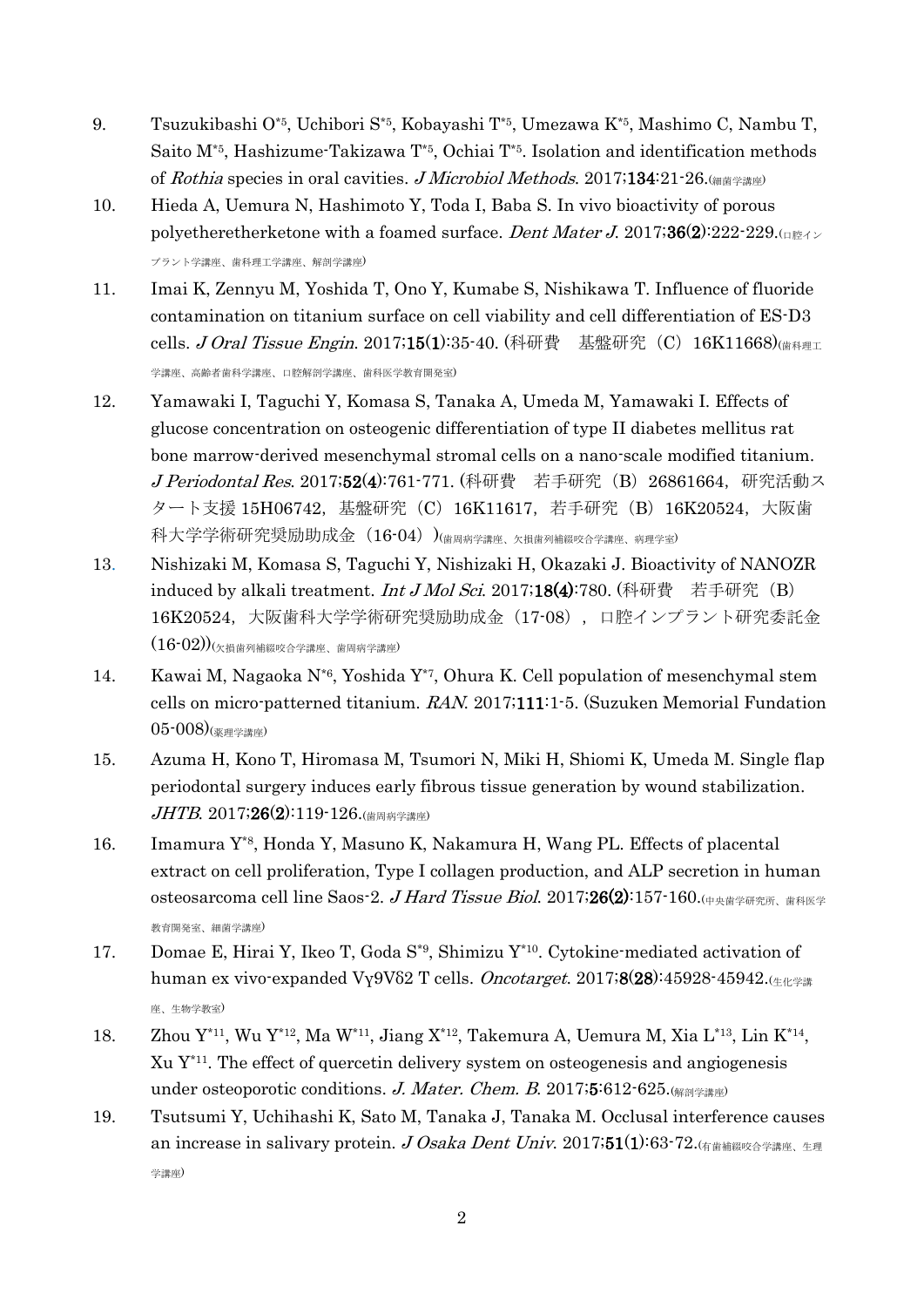- 20. Chen L, Shen R\*15, Komasa S, Xue Y\*16, Jin B\*16, Hou Y\*16, Okazaki J, Gao J\*15. Drugloadable calcium alginate hydrogel system for use in oral bone tissue repair. Int J Mol Sci. 2017;18:989. (広東省科学研究プロジェクト助成金 (2014A020211017)) (欠損歯列補綴咬合学講座)
- 21. Kawai M, Ohmori YK<sup>\*6</sup>, Nishino M<sup>\*6</sup>, Yoshida M<sup>\*6</sup>, Tabata K<sup>\*6</sup>, Hirota D<sup>\*6</sup>, Ryumon A\*6 , Yamamoto H\*17, Sonobe J\*17, Kataoka Y\*18, Shiotsu N\*19, Ikegame M\*20 , Maruyama H\*21, Yamamoto T\*20, Bessho K\*17, Ohura K. Determination of cell fate in skeletal muscle following BMP gene transfer by in vivo electroporation. Euro J Histochem. 2017;61:65-70. (科研費 基盤研究 (B) 24300182)(<sub>薬理学講座</sub>)
- 22. Nozaki T, Ohura K. Induction of Oct3/4 during direct reprogramming of dental pulp cells. *Dent. Oral Craniofac. Res.*.  $2017;36$ : 1-4. $\left(\frac{1}{16}\right)^{12}$
- 23. Imai K, Zennyu M, Yoshida T, Morita S, Yoshida H, Nishikawa T, Masuno K, Matsumoto H. Study on cell differentiation of EL M3 and ES-R1-EGFP B2/EGFP cells in long-term culture using collagen gel derived from tilapia scales. Nano Biomed.

 $2017$ ;9(1):23-28.(歯科理工学講座、口腔外科学第一講座、歯科医学教育開発室)

- 24. Imai K, Shirai T, Zennyu M, Yoshida T, Nishikawa T. An attempt on the cell survival and cell differentiation by fine fragments of tungsten carbide and steel cutting bars.  $\emph{Nano Biomed.}$   $2017;9(1):3$ -8. $\rm{(\small{th444}H\&Fe)}$  体科医学教育開発室)
- 25. Shirai T, Imai K. Cell survival rate under mixing condition on nano titanium dioxide or zinc oxide with three types of dental metal ions. Nano Biomed. 2017;9(1):35-40. (歯科理工学講座)
- 26. Zhang H, Komasa S, Mashimo C, Sekino T\*22, Okazaki J. Effect of ultraviolet treatment on bacterial attachment and osteogenic activity to alkali-treated titanium with nanonetwork structures. Int J Nanomed. 2017;12:4633-4646. (科研費 若手研究

(欠損歯列補綴咬合学講座、細菌学講座)

- 27. Imai K, Shirai T, Ishikawa H, Nakanishi T, Morita S. Inference of embryotoxicity of titanium alloy composition metal chemicals as an oral implant body with EST protocol. Nano Biomed. 2017;9(1):9-14. (科研費 基板研究 (C) 16K11668)(<sub>歯科理工学講座、口</sub> 腔外科学第一講座)
- 28. Nozaki T, Ohura K. Inhibition of miR-183 Induces Insulin in Dental Pulp Cells. J. Hard Tissue Biol.. 2017;26(4):319-322.(<sub>薬理学講座</sub>)
- 29. Inui-Yamamoto C\*23, Yamamoto T\*24, Ueda K, Nakatsuka M, Kumabe S, Inui T\*25 , Iwai Y. Taste preference changes throughout different life stages in male rats. PLoS ONE. 2017;12(7):e0181650.(口腔解剖学講座、口腔工学科)
- 30. 納富拓也. 運動力学刺激伝達機構の制御による骨メカノリミッター解除法の開発.中冨健 康科学振興財団研究助成業績集. 2017;28(1):1-4.(薬理学講座)

<sup>(</sup>B) 16K20524, 基盤研究 (C) 15K11185, 口腔インプラント研究委託金(16-01, 16-02))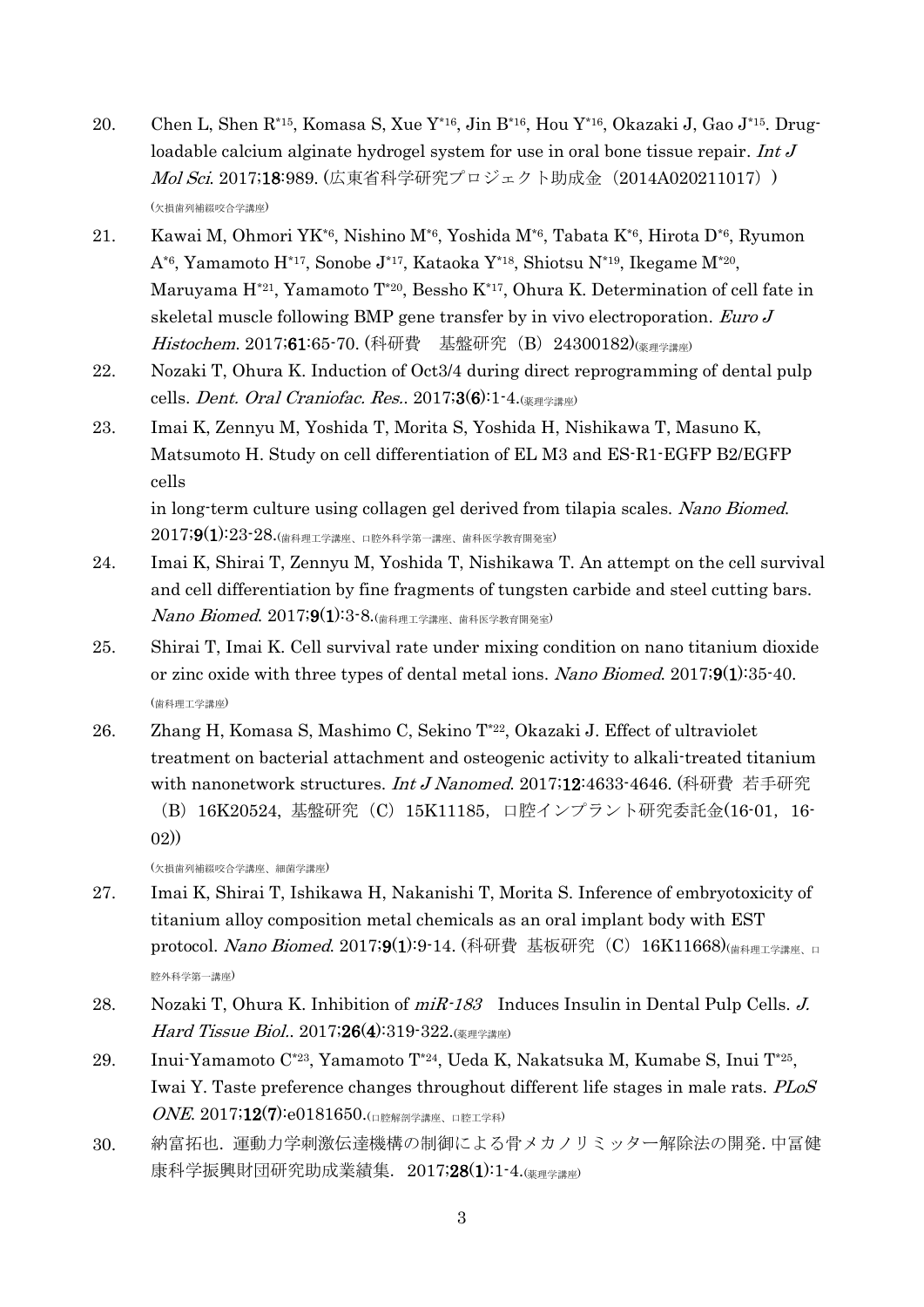- 31. Imai K, Zennyu M, Yoshida T, Ono Y, Kumabe S, Nishikawa T. Influence of fluoride contamination on titanium surface on cell viability and cell differentiation of ES-D3 cells. J Oral Tissue Engin. 2017;15(1):35-40. (科研費 基板研究 (C) 16K11668)( 前科理工学 講座、高齢者歯科、口腔解剖学講座、歯科医学教育開発室)
- 32. Okamura T, Takeuchi T, Honda S, Tominaga K, Naruse K, Morita S, Imai K, Masuno K, Ono Y, Nishikawa T, Tanaka A. Effects of montipora digitata exoskeleton- derived aragonite particles on human fibroblasts for cell proliferation and collagen production  $i$ n vitro.  $J$  Oral Tissue Engin. 2017;15(1):41-48.( 口腔病理学講座、口腔外科学第一講座、歯科理工学講座、歯科医 学教育開発室、高齢者歯科、病理学室)
- 33. Fujita A, Nakata T, Umeda M, Masuzaki H\*26, Sawai H. Increased expression of 11βhydroxysteroid dehydrogenase type 1 in experimental periodontitis induced by lipopolysaccharide from Porphyromonas gingivalis. Open Journal of Stomatology. 2017;7(10):429-438.( 歯周病学講座、内科学講座)
- 34. Kumabe S, Nakatsuka M, Kim JY\*27, Inui-Yamamoto C\*23, Jin K, Jue SS\*28, Shin JW\*28, Tamura I. Astrocyte activation in the brainstem evoked by inflammatory stimulation of the masticatory muscle. J Dent Oral Health. 2017;3(9):094.( $\Box$ 口腔工学科、口腔保健学科)
- 35. 納富拓也. 運動力学刺激伝達制御による骨メカノリミッターの解除. 上原記念生命科学財 団研究報告集. 2017;30(1):1-5.(薬理学講座)
- 36. Nozaki T, Ohura K. Expression of pluripotent stem cell factors in primary cells derived from human oral tissue. Dent Oral Craniofac Res. 2017;4(2):1-4. $\left(\frac{1}{\frac{1}{2}}\right)$
- 37. Adachi T, Inoue H, Uchihashi K, Fujimoto T, Nishikawa Y. Inhibitory mechanisms of NK92 cell cytotoxicity by IL-17 stimulation. J Osaka Dent Univ. 2017;51(2):105-113.(生理学講座)
- 38. Ohshima T, Inoue H, Uchihashi K, Hirano S, Nishikawa Y. Effect of IL-12 family cytokines on NK92 cells. J Osaka Dent Univ. 2017;51(2):115-123.
- 39. Fujimoto T, Inoue H, Hirano S, Uchihashi K, Nishikawa Y. Prenatal exposure to bisphenol A induces behavioral and hormonal changes in pre-weaning rats. J Osaka Dent Univ. 2017;51(2):125-129.  $(\pm \frac{1}{2})$
- 40. Uehara Y, Tsuji K, Iseki T, Morita S. Investigation of human papillomavirus infections and the expression of related genes in epithelial dysplasias and squamous cell carcinomas of the oral mucosa. J Osaka Dent Univ. 2017;51(2):137-144. (口腔外科学第一講座)
- 41. Kawai M, Nagaoka N\*6 , Inubushi M, Ito Y\*29, Yoshida Y\*7, Ohura K. Migration and osteogenic differentiation of mesenchymal stem cells on titanium with a micropatterned gelatin matrix. IJTAN. 2017;5:20-26. (Suzuken Memorial Fundation 05- 008)(薬理学講座)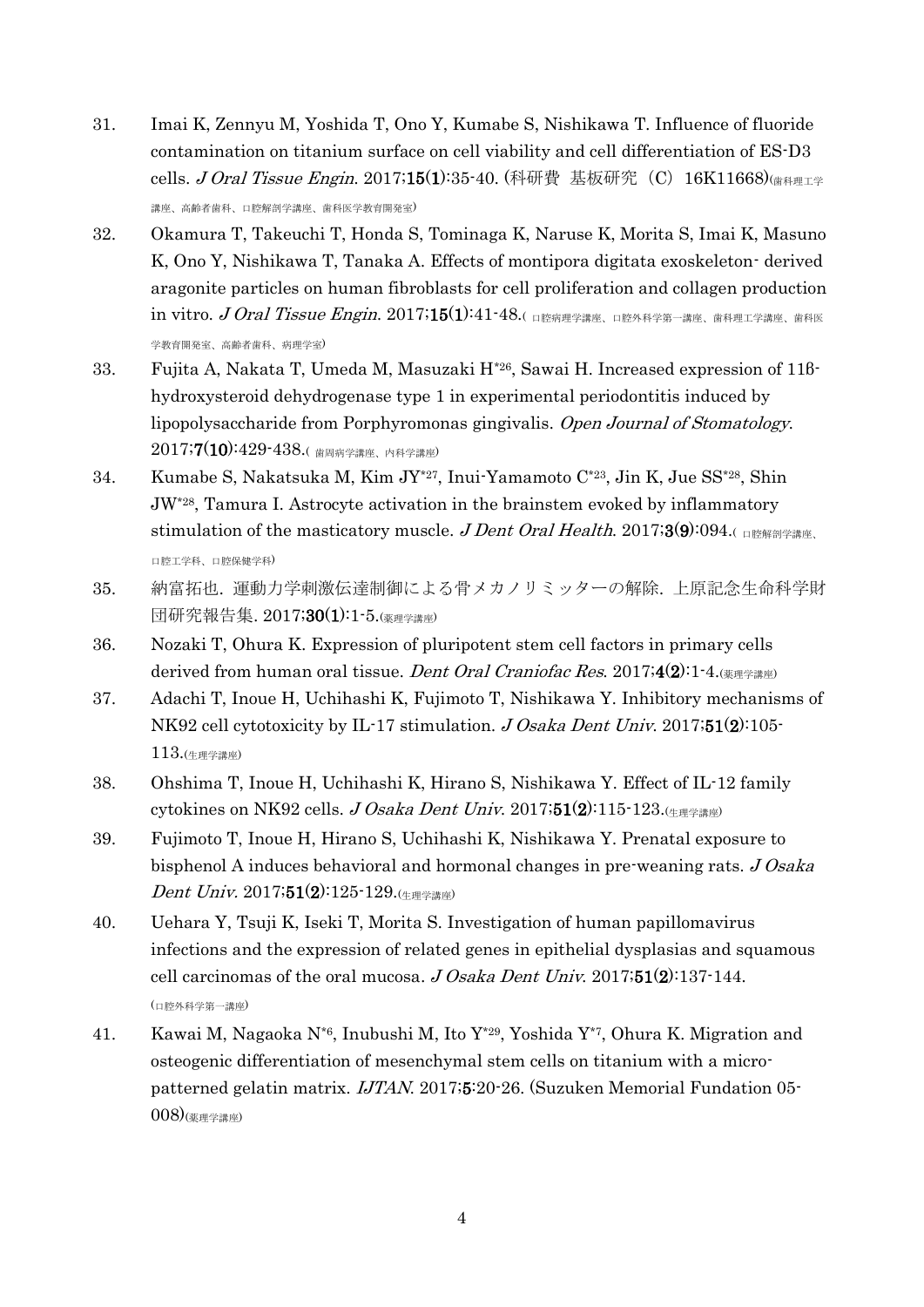- 42. Mugita N, Nambu T, Takahashi K, Wang PL, Komasa Y. Proteases, actinidin, papain and trypsin reduce oral biofilm on the tongue in elderly subjects and in vitro. Arch Oral Biol. 2017;82:233-240.(高齢者歯科学講座、細菌学講座)
- 43. Kusumoto T, Yin D, Zhang H, Chen L, Nishizaki H, Komasa Y, Okazaki J, Komasa S. Evaluation of the osteointegration of a novel alkali-treated implant system in vivo. J. Hard Tissue Biology. 2017;26(4):355-360. (口腔インプラント研究委託金(16-02), 科研 費 若手研究 (B) 16K20524, 基盤研究 (C) 15K11185)(ロ腔工学科、欠損歯列補綴咬合学講座)
- 44. Izutani T, Uchihashi K, Nishikawa Y. Antimicrobial protein secretion in the rat submandibular gland induced by aroma inhalation. J Osaka Dent Univ.  $2017;51(2):81-88.$ (生理学講座)
- 45. Jin K, Nakatsuka M, Maesoma A, Wato M, Uene M, Doi T, Kataoka K, Miyake T, Komasa Y. Employment status of dental hygienists in Japan. J Osaka Dent Univ.  $2017;51(2):99 \cdot 104.$ (口腔保健学科、口腔工学科、口腔衛生学講座)
- 46. Nakatsuka M, Hosoya A\*30, Jin K, Kim JY\*27, Fujita S, Akiyama H, Gamoh S, Kumabe

S. Induced differentiation of rat periodontal ligament-derived cells using growth  $\text{factor} \text{ cocktails. } J \text{ Dent} \text{ Oral Health. } 2017\text{;}3(9)\text{:}096.$  $\text{(n} \text{E} \text{I} \# \text{A} \text{ } n \text{E} \# \text{E} \# \text{A} \text{ } n \text{E} \# \text{A} \text{ } n \text{E} \# \text{A} \text{ } n \text{E} \# \text{A} \text{ } n \text{E} \# \text{A} \text{ } n \text{E} \# \text{A} \text{ } n \text{E} \# \text{A} \text{ } n \text{E} \# \text{A} \text$ 座、口腔解剖学講座)

- 47. Kawai M, Ohura K. Histomorphometric analysis of the alveolar bone for two weeks after bone morphogenetic protein transfer. J Cytol Histol. 2017;8(5):486. (科研費 基 盤研究(B)24300182)(<sub>薬理学講座)</sub>
- 48. Kawai M, Ohura K. Applicability of histomorphometry analysis for evaluating alveolar bone regeneration after gene transfer. J Histol Histopathol Res. 2017;1(1):21-22. (科研費 基盤研究 (B) 24300182)(<sub>薬理学講座)</sub>
- 49. Kawai M, Ohura K. A pilot study of antibody drug therapy to regulate cell adhesion in dental implants. OJST. 2017;7(11):494-500. (科研費 基盤研究(C) 22592038)(<sub>薬理学</sub> 講座)
- 50. Uemura M, Arakawa T\*31, Kominami R\*32, Honma S\*32, Takemura A. Identification of the optimal method for removing the capsule from the acinus of the rat's mandibular glands when preparing specimens for superficial morphology examination. Okajimas *Folia Anat. Jpn.* 2017;94(3):109-113.( $\frac{\text{min}}{\text{max}}$ )
- 51. Nomura Y\*33 , Morozumi T\*34 , Nakagawa T\*35, Sugaya T\*36, Kawanami M\*36, Fumihiko  $S^{*37}$ , Takahashi K<sup>\*38</sup>, Abe Y<sup>\*39</sup>, Sato S<sup>\*40</sup>, Oi M<sup>\*41</sup>, Saito A<sup>\*41</sup>, Takano S<sup>\*42</sup>, Minabe M<sup>\*43</sup>, Nakayama Y\*44 , Ogata Y\*44, Kobayashi H\*45, Izumi Y\*45 , Sugano N\*46, Ito K\*46, Sekino S<sup>\*47</sup>, Numabe Y<sup>\*47</sup>, Fukaya C<sup>\*35</sup>, Yoshinari N<sup>\*48</sup>, Fukuda M<sup>\*49</sup>, Noguchi T<sup>\*49</sup>, Kono T, Umeda M, Fujise O\*50, Nishimura F<sup>\*50</sup>, Yoshimura A<sup>\*51</sup>, Hara Y<sup>\*51</sup>, Nakamura T<sup>\*52</sup>, Noguchi K<sup>\*53</sup>, Kakuta E<sup>\*54</sup>, Hanada N<sup>\*33</sup>, Takashiba S<sup>\*55</sup>, Amitani Y<sup>\*56</sup>, Yoshie H<sup>\*34</sup>. Site-level progression of periodontal disease during a follow-up period. PLOS one.  $2017;12(12):1-16.$ (歯周病学講座)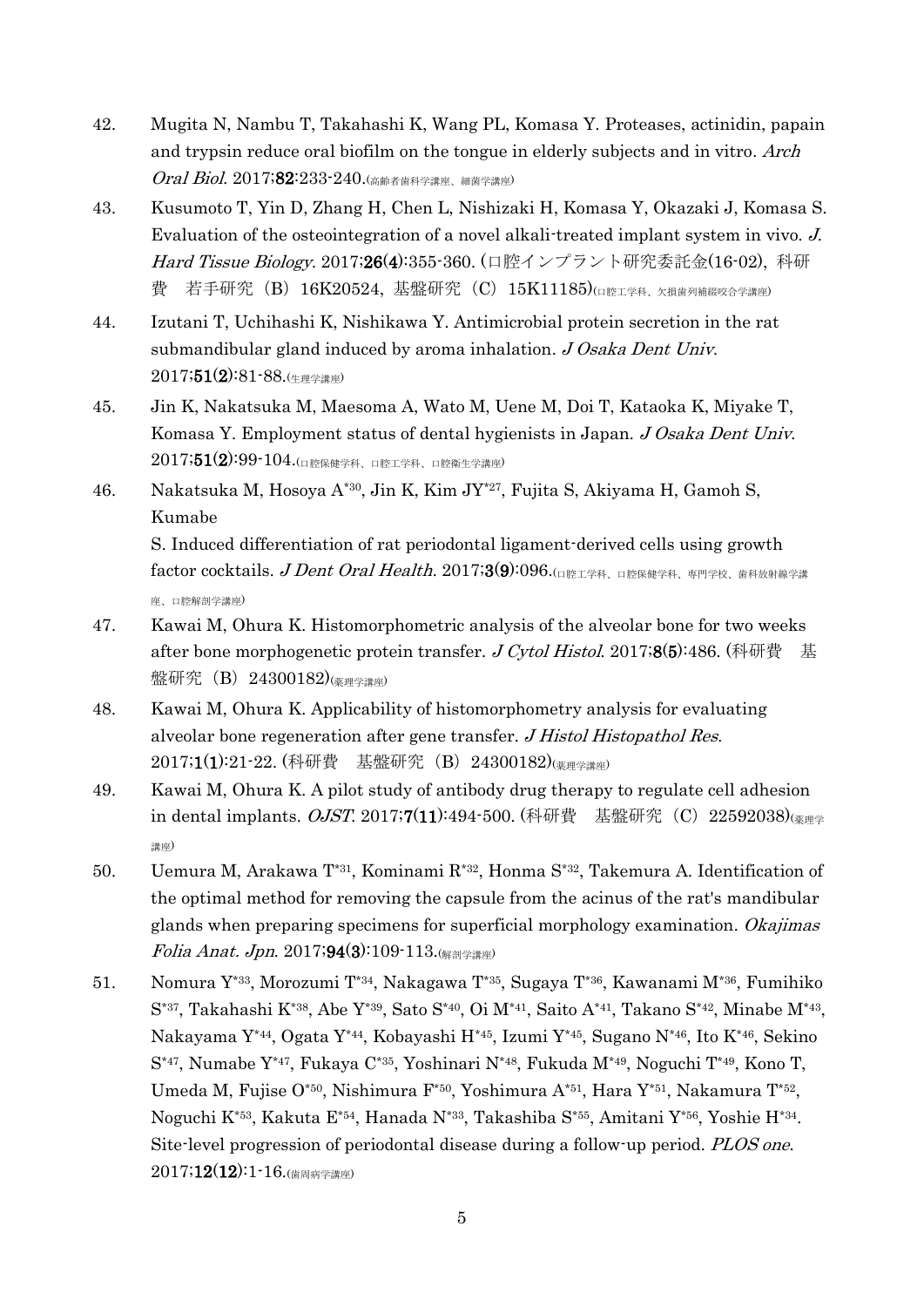- 52. Kawai M, Kohno F\*6 , Sakumoto M\*6 , Taeda A\*6 , Shiotsu N\*19, Yamamoto T\*20, Ohura K. A pilot study of dental pharmacotherapy for alveolar bone regeneration. *Oral* Therapeutics and Pharmacology. 2017;36(3):101-107. (科研費 基盤研究(B)  $(24300182)$ (臺理学講座)
- 53. Kamada A, Yoshikawa Y, Domae E, Hirai Y, Kikuchi Y, Ikeo T. Gene expression of adiponectin receptors during osteoblastic differentiation. J Oral Tissue Engin.  $2017;15(2):102\text{-}108.$ (生化学講座、生物学教室、臨床研修教育科)
- 54. Okamura T, Uemura N, Baba S, Yasuda N\*57 , Yamashiro H\*57 , Imai K, Nishikawa T, Shimizu H\*22, Shida M, Tominaga K, Tanaka A. Montipora digitata exoskeleton derived aragonite particles are useful scaffold for tissue-engineered vascular graft in  $vitro.$   $Nano$   $Biomed.$   $2017;$ 9 $(2):$ 105 $\cdot$ 111. $\left($  $n$ 腔病理学講座、ロ腔インプラント学講座、歯科理工学講座、歯科医学教育開発 室、口腔治療学講座、病理学室)
- 55. Notomi T, Kuno M\*58 , Hiyama A, Nozaki T, Ohura K, Ezura Y\*59, Noda M\*59. Role of lysosomal channel protein TPC2 in osteoclast differentiation and bone remodeling under normal and low-magnesium conditions.  $J$  Biol Chem. 2017;292(12):20998-21010. (科研費 基盤研究(B)26282182; 挑戦的萌芽研究 25670638)(薬理学講座)
- 56. Sawai H. Desipramine-induced lysosomal vacuolization is independent of autophagy. Cell Biol Int. 2017;42(2):248-253.(内科学講座)
- 57. Imai K, Zennyu M, Ono Y, Shirai T. An Attempt to cell differentiation with EL-M3 and ES-R1-EGFP B2/EGFP cell lines using uterus- and fallopian tube-derived feeder cells. *J Bio-Integ*. 2017;7(1):33-37. (科研費 基盤研究(C) 25463040, 基盤研究(C) 16K11668)(歯科理工学講座、高齢者歯科学講座)
- 58. Ono Y, Yoshioka M, Tanaka E, Komasa Y. Autonomic nerve reaction by taste stimulus of the recognition threshold density. Nano Biomedicine. 2017;9(2):50-54. 者歯科学講座、口腔保健学科)
- 59. Imai K, Kumabe S, Ono Y, Matsumoto H, Nishikawa T. Study of ES cell differentiation using three-dimensional culture with silica fiber. Nano Biomed.  $2017$ ; $9(2)$ : $55$ - $60$ .(歯科理工学講座、口腔解剖学講座、高齢者歯科学講座、歯科医学教育開発室)
- 60. Hashimoto M, Yanagiuchi H\*22, Kitagawa H\*22 , Yamaguchi S\*22, Honda Y, Imazato S<sup>\*4</sup>. Effect of metal nanoparticles on biofilm formation of Streptococcus mutans. Nano  $Biomed. 2017;9(2):61-68.$ (中央歯学研究所)
- 61. Kawai S, Harada K, Aoki S, Shinonaga Y, Abe Y, Arita K. Differentiation ability of dental pulp cells of deciduous teeth under hypoxia. J Oral Tissue Engin.  $2017;15(2):65-70.$ (小児歯科学講座)
- 62. Hashimoto M, Yanagiuchi H\*22, Kitagawa H\*22, Honda Y. Inhibitory effect of platinum nanoparticles on biofilm formation of oral bacteria. Nano Biomed. 2017;9(2):77-82.(中央歯学研究所)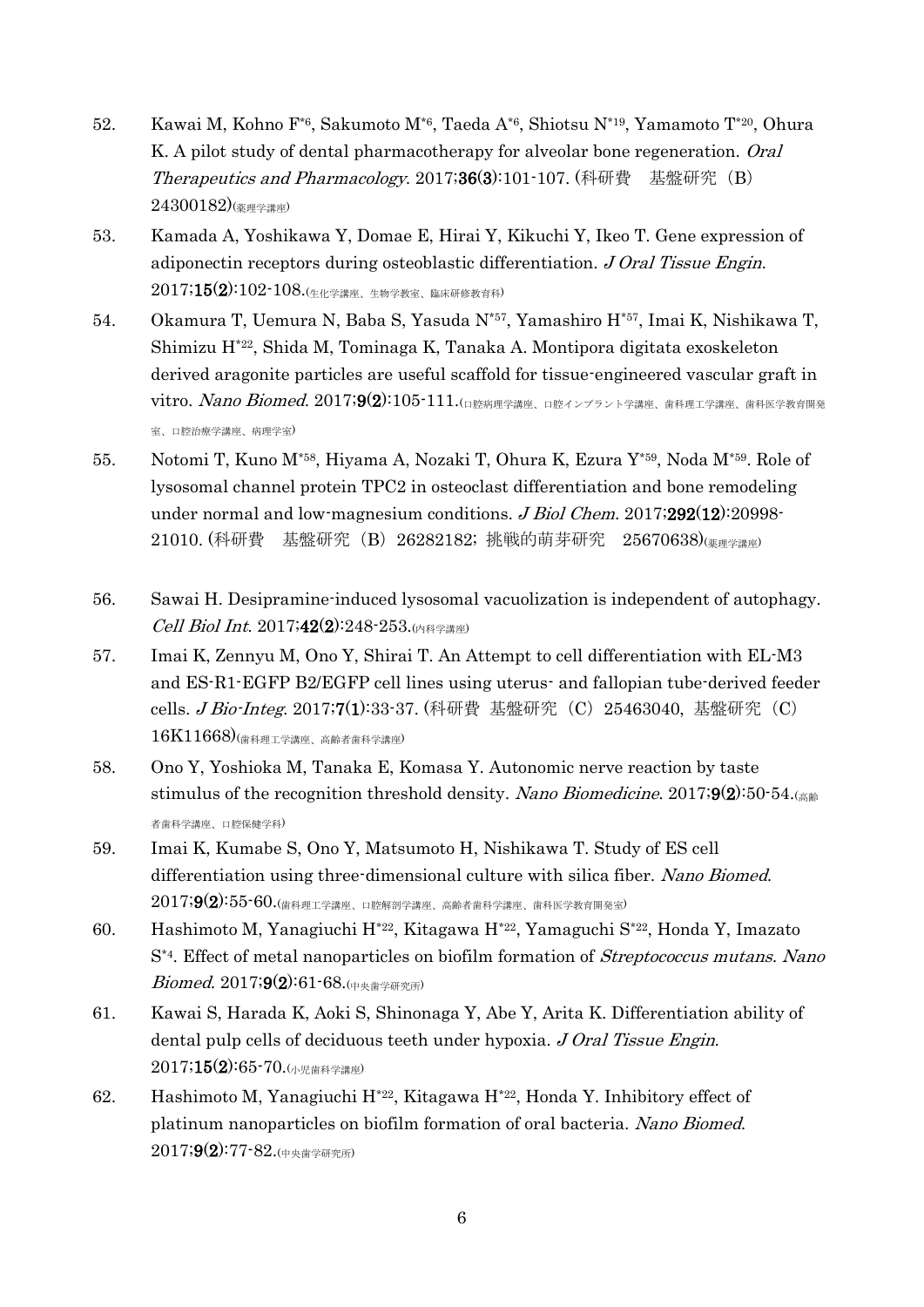- 63. Yoshikawa Y, Teramoto A, Nishida A, Okamoto E, Kinosada H, Sugimoto W, Hirose T, Shimaoka T, Kamada A, Domae E, Hirai Y, Tsuda S, Ikeo T. Characterization of the mechanism by which papain suppresses tooth discoloration. Nano Biomed. 2017;9(2):83-88.(生化学講座、生物学教室、化学教室)
- 64. Nakayama Y, Hashimoto Y, Honda Y, Matsumoto N. Induction of mesenchymal stem cells-like cells derived from human gingival iPS cells into osteoblast-like cells. J Oral  $Tissue$   $Engin$ .  $2017$ ;  $15(2)$ :  $85$ - $94$ .  $\left(\frac{1}{100}\right)$   $\frac{1}{100}$   $\frac{1}{100}$   $\frac{1}{100}$   $\frac{1}{100}$   $\frac{1}{100}$   $\frac{1}{100}$   $\frac{1}{100}$   $\frac{1}{100}$   $\frac{1}{100}$   $\frac{1}{100}$   $\frac{1}{100}$   $\frac{1}{100}$   $\frac{1}{100}$   $\frac{1}{100$
- 65. Komasa S, Nishizaki M, Kusumoto T, Terada C, Yin D, Kawamoto A, Yamamoto S, Yoshimine S, Nishizaki H, Shimizu H<sup>\*22</sup>, Okazaki J, Kawazoe T. Osteogenesis-related gene expression on alkali-modified NANOZR and titanium surfaces with nanonetwork structures. J Bio-Integ. 2017;7(1):87-94. (口腔インプラント研究委託金  $(17\text{-}01)$ ,科研費 若手研究(B)16K20524)(欠損歯列補綴咬合学講座、口腔工学科、高齢者歯科学講座、学長)

#### 2) 学会発表

- 1. 安井大樹, 大西祐一, 渡辺昌広, 中嶋正博. HGF/c-Met は lamellipodin を介して口腔扁平 上皮癌細胞の細胞遊走を誘導する. 第 35 回日本口腔腫瘍学会総会・学術大会 2017.1.26; 福岡市 (口腔外科学第二講座)
- 2. 栗岡香美, 和唐雅博, 上田 衛, 井関富雄, 田中昭男, 森田章介. エナメル上皮腫におけ る EMT 関連転写因子の発現についての検討. 第 35 回日本口腔腫瘍学会総会・学術大会  $2017.1.27$ ; 福岡市 (ロ腔外科学第一講座、口腔保健学科、病理学室)
- 3. 大郷英里奈, 大郷友規. 神経障害性疼痛に対する低反応レベルレーザー照射における中枢 神経への反応. 日本慢性疼痛学会プログラム抄録集. 日本慢性疼痛学会 2017.2.17; 京  $\frac{1}{40}$   $\overline{6}$   $\overline{1}$   $\overline{6}$   $\overline{6}$   $\overline{6}$   $\overline{6}$   $\overline{6}$   $\overline{6}$   $\overline{6}$   $\overline{6}$   $\overline{6}$   $\overline{6}$   $\overline{6}$   $\overline{6}$   $\overline{6}$   $\overline{6}$   $\overline{6}$   $\overline{6}$   $\overline{6}$   $\overline{6}$   $\overline{6}$   $\overline{6}$   $\overline{6}$   $\$
- 4. 白井 翼, 今井弘一. ナノ材料との相互作用による細胞生存生存率の変動について ーナ ノ酸化亜鉛と Bis-GMA の混合条件-. 第 14 回日本再生歯科医学会大会総会・学術大会 抄録集. 第 14 回日本再生歯科医学会大会総会・学術大会 2017.2.25; 札幌市 P-9.(歯科理エ学 講座)
- 5. 犬伏正和, 岩城 太, 天野 均, 大庭伸介\*60 , 大浦 清. ヘリオキサンチン誘導体の破骨 細胞分化過程に及ぼす抑制効果. 昭和大学歯学部文部科学省私立大学戦略的研究基盤形 成支援事業 平成 28 年度シンポジウム 2017.3.4; 東京 (科研費 基盤研究 (C)  $(25462899)_{(\text{\&\hspace{0.1cm}\text{H}\hspace{0.1cm}\text{H}\hspace{0.1cm}\text{H}\hspace{0.1cm}\text{H}\hspace{0.1cm}\text{H}\hspace{0.1cm}\text{H}\hspace{0.1cm}\text{H}\hspace{0.1cm}\text{H}\hspace{0.1cm}\text{H}\hspace{0.1cm}\text{H}\hspace{0.1cm}\text{H}\hspace{0.1cm}\text{H}\hspace{0.1cm}\text{H}\hspace{0.1cm}\text{H}\hspace{0.1cm}\text{H}\hspace{0.1cm}\text{H}\hspace{0.1cm}\text{H}\$
- 6. 野崎中成, 益谷美都子\*61 , 大浦 清. ES 細胞由来エクソソーム miRNA を介したシグナ ル伝達における Parp1 の関与. 第16回日本再生医療学会総会 2017.3.8; 仙台市 (※理学講 座)
- 7. 河井まりこ, 大浦 清. 非ウイルス性ベクターBMP-2/7 遺伝子発現ベクターと in vivo electroporation 法による歯槽骨誘導法. 第 16 回日本再生医療学会 2017.3.9; 仙台市 (科 研費 基盤研究 (B) 24300182)( $\frac{1}{\frac{1}{2}}$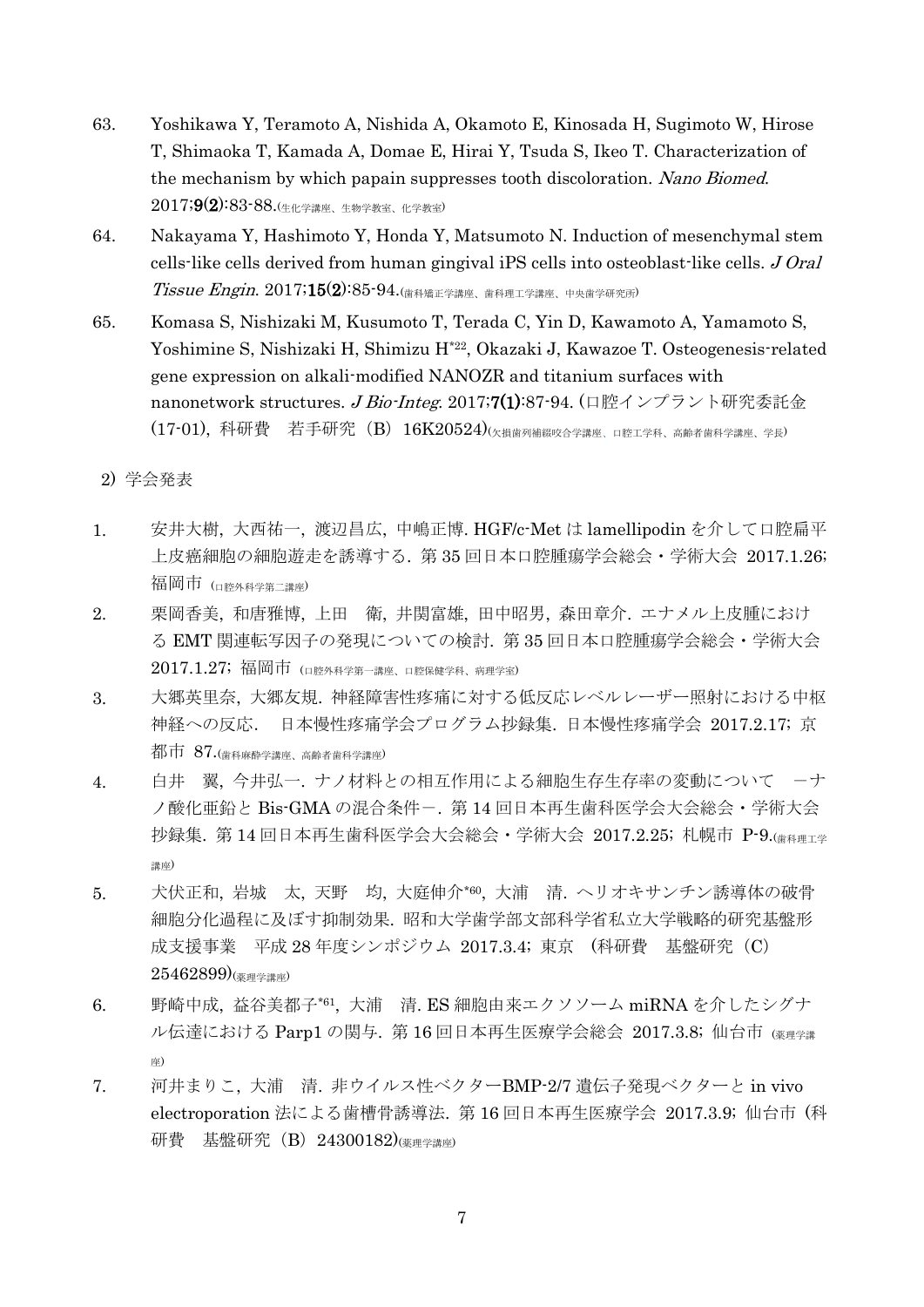- 8. 西口雄祐, 小柳圭代, 中村朋加, 上田 衛, 岸本直隆, 平井悠哉, 笹山智史, 森田章介, 馬 場俊輔, 橋本典也, 今井弘一, 本田義知, 有田憲司. 硬さの異なる培養基板上における脂 肪幹細胞と脱分化脂肪細胞を含む 4 細胞の形態比較. 第 16 回日本再生医療学会総会  $2017.3.9$ ; 仙台市  $\,$ (ロ腔インプラント学講座、ロ腔外科学第一講座、歯科麻酔学講座、生物学教室、歯科理工学講座、中央歯学研究所、 小児歯科学講座)
- 9. 白井 翼, 今井弘一. ナノ酸化亜鉛と Bis-GMA の相互作用による細胞毒性レベルについ て. バイオインテグレーション学会第 7 回学術大会・総会プログラム・抄録集. バイオイ ンテグレーション学会第 7 回学術大会・総会 2017.3.12; 仙台市 59.(歯科理工学講座)
- 10. 今井弘一, 白井 翼. 発生毒性試験法における細胞回復度因子導入の試み. バイオインテ グレーション学会 第 7 回学術大会・総会プログラム抄録集. バイオインテグレーション 学会 第 7 回学術大会・総会 2017.3.12; 仙台市 60. (歯科理工学講座)
- 11. 今井弘一, 白井 翼. マウス ES 細胞とヒト肝細胞のハイブリッド培養による発生毒性試 験法の開発. バイオインテグレーション学会第7回学術大会・総会プログラム・抄録集. バイオインテグレーション学会第7回学術大会・総会 2017.3.12; 仙台市 61.(歯科理工学講座)
- 12. 野崎中成, 益谷美都子\*61 , 大浦 清. Profiling of small RNAs in exosomes secreted from Parp1 knockout embryonic stem cells. 第 90 回日本薬理学会年会 2017.3.15; 長崎市 (薬理学講座)
- 13. Yamanaka T, Yamane K, Kai P Leung\*62 . Exploration of Genes Involved in Biofilm Formation of Prevotella intermedia. 95th General Session & Exhibition of the IADR 2017.3.22; San Francisco, California, USA (細菌学講座)
- 14. Yamane K, Kai P Leung<sup>\*62</sup>, Yamanaka T. Gene expression of biofilm-forming Rothia mucilaginosa isolated from apical periodontitis. 95th General Session & Exhibition of the IADR 2017.3.23; San Francisco, California, USA (細菌学講座)
- 15. Kakudo M, Imai A, Tanaka J, Tanaka M. Simultaneous measurement of tongue movement and pharynx transport during mastication. 95th General Session & Exhibition of the IADR 2017.3.24; San Francisco, California, USA  $(4\pi\frac{1}{4}\frac{1}{4}$
- 16. Zhang H, Komasa S, Su YM, Mashimo C, Kusumoto T, Wang PL, Wanghong Zhao\*15 , Nishizaki H, Okazaki J. Antibacterial effect of silver nanoparticles coated titanium nanosheet. 95th General Session and Exhibition of the IADR 2017.3.24; Sanflancisco, California, USA (欠損歯列補綴咬合学講座、有歯補綴咬合学講座、細菌学講座、口腔工学科)
- 17. Hashimoto M. Pulp regeneration by transplantation of scaffold-free rod-shaped 3D hDPSC constructs. 95th IADR 2017.3.25; San Francisco, California, USA  $(1 + \lambda)$
- 18. Kawai M, Ohura K. Novel alveolar bone regeneration therapy via bone morphogenetic protein-2/7 double gene transfer. 95th IADR 2017.3.25; San Francisco, California, USA (科研費 基盤研究(B) 24300182)(薬理学講座)
- 19. 中塚美智子, 細矢明宏\*63 , 隈部俊二, 田村 功. 間葉系幹細胞の三次元培養による軟骨再 生に向けた基礎研究. 第 122 回日本解剖学会総会・全国学術集会 講演プログラム・抄 録集. 第 122 回日本解剖学会総会・全国学術集会 2017.3.28; 長崎市 26. LEREI 学科、ロ腔解剖学 講座)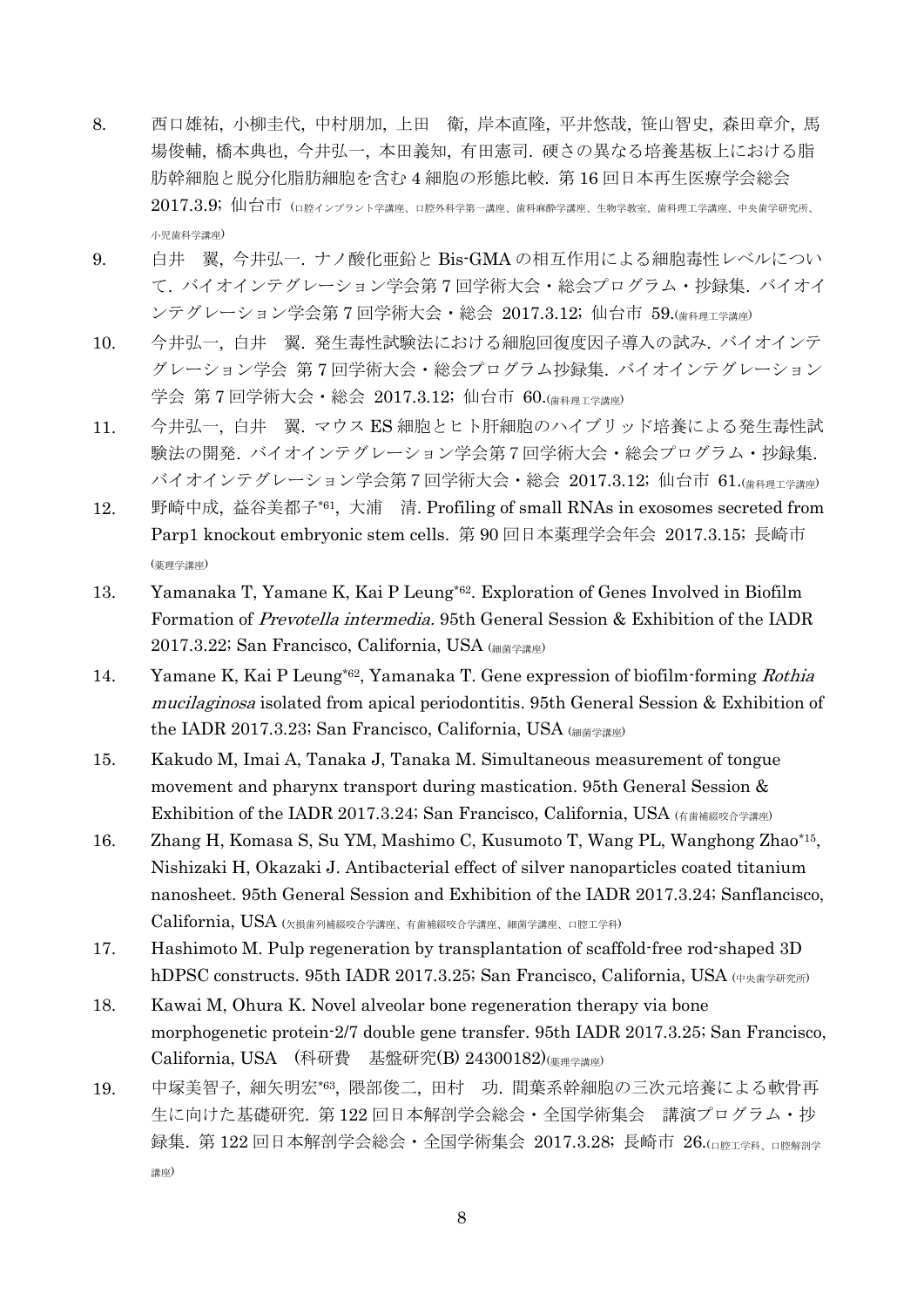- 20. Inoue H, Goda S\*9, Nishikawa Y. Study of S-PRG filler eluate optimum concentration in human gingival fibroblasts experiment. 第 94 回日本生理学会大会 2017.3.28; 浜松 市 (生理学講座)
- 21. 戸田伊紀, 牧草一人, 安田久理人, 江原大輔, 竹村明道. 共焦点定量イメージサイトメー ターを用いたインプラント周囲組織の観察. 第 122 回日本解剖学会全国学術集会 2017.3.28; 長崎市 (解剖学講座)
- 22. Fujimoto T, Nishikawa Y. Prenatal exposure to bisphenol A induces behavioral and hormonal changes in pre-weanling rats. 第 94 回日本生理学会大会 2017.3.29; 浜松市 (生理学講座)
- 23. 橋本正則, 廣瀬奈々子\*22, 北川晴朗\*22, 山口 哲\*22, 今里 聡\*4. 抗菌性モノマーMDPB による象牙質接着耐久性の向上. 第 69 回日本歯科理工学会学術講演会 2017.4.16; 日本 歯科大学生命歯学部富士見ホール・東京都 (中央歯学研究所)
- 24. 成瀬かおり, 栗岡香美, 和唐雅博, 河野多香子, 松島由紀, 吉田博昭, 井関富雄, 森田章 介. エナメル上皮腫の発育における E,P-cadherin および α-catenin の発現の検討. 第 71 回日本口腔科学会学術集会 2017.4.28; 松山市 (口腔外科学第一講座、口腔保健学科)
- 25. 安井大樹, 大西祐一, 中嶋正博. HGF/cMet シグナル伝達により口腔扁平上皮癌細胞の細 胞游走の制御について. 第 71 回日本口腔科学会学術集会 2017.4.28; 愛媛県松山市 (ロ腔外 科学第二講座)
- 26. 藤田敦子, 中田貴也, 澤井宏文, 益崎裕章\*26, 大久保直, 梅田 誠. Porphyromonas gingivalis LPS を用いた歯周炎モデルラットにおける 11β-HSD1 発現の増加. 第 60 回 春季日本歯周病学会学術大会 2017.5.12; 福岡市 (歯周病学講座、内科学講座)
- 27. 山内伸浩, 田口洋一郎, 嘉藤弘仁, 山脇 勲, 野口正皓, 今井一貴, 大塚健司, 小石玲子, 梅田 誠. ヒト歯根膜幹細胞の増殖,硬組織分化およびミトコンドリア形態に及ぼす赤 色 LED 照射の影響. 第60回春季日本歯周病学会学術大会 2017.5.13; 福岡市 (歯周病学講座)
- 28. 中島章宏, 本橋具和, 正重裕一, 大西祐一, 中嶋正博, 角熊雅彦\*64 . 当科におけるオトガ イ形成術の臨床統計的検討. 第 27 回特定非営利活動法人日本顎変形症学会総会・学術大 会 2017.5.16; 東京都江東区 (口腔外科学第二講座)
- 29. 日本小児歯科学会\*65 . 日本人小児における乳歯・永久歯の萌出時期に関する研究Ⅱ-そ の1乳歯についてー. 小児歯科学雑誌. 第55回日本小児歯科学会大会 2017.5.25; 北九 州市 55(2):177.(小児歯科学講座)
- 30. 篠永ゆかり, 邱 思瑜, 邱 秀慧, 今瀧梨江, 竹村美智子, 西村貴子, 阿部洋子, 有田憲 司. アパタイトアイオノマーセメントの開発研究―粉末と液の配合量の違いが及ぼす影響 ―. 小児歯科学雑誌. 第 55 回日本小児歯科学会大会 2017.5.25; 北九州市 55(2):237.(小児 歯科学講座)
- 31. 今瀧梨江, 邱 思瑜, 邱 秀慧, 篠永ゆかり, 竹村美智子, 阿部洋子, 西村貴子, 有田憲 司. アパタイトアイオノマーセメントの開発研究-2 種の HAp と 2 種の結晶セルロース が及ぼす影響-. 小児歯科学雑誌. 第 55 回日本小児歯科学会大会 2017.5.26; 北九州市 55(2):238.(小児歯科学講座)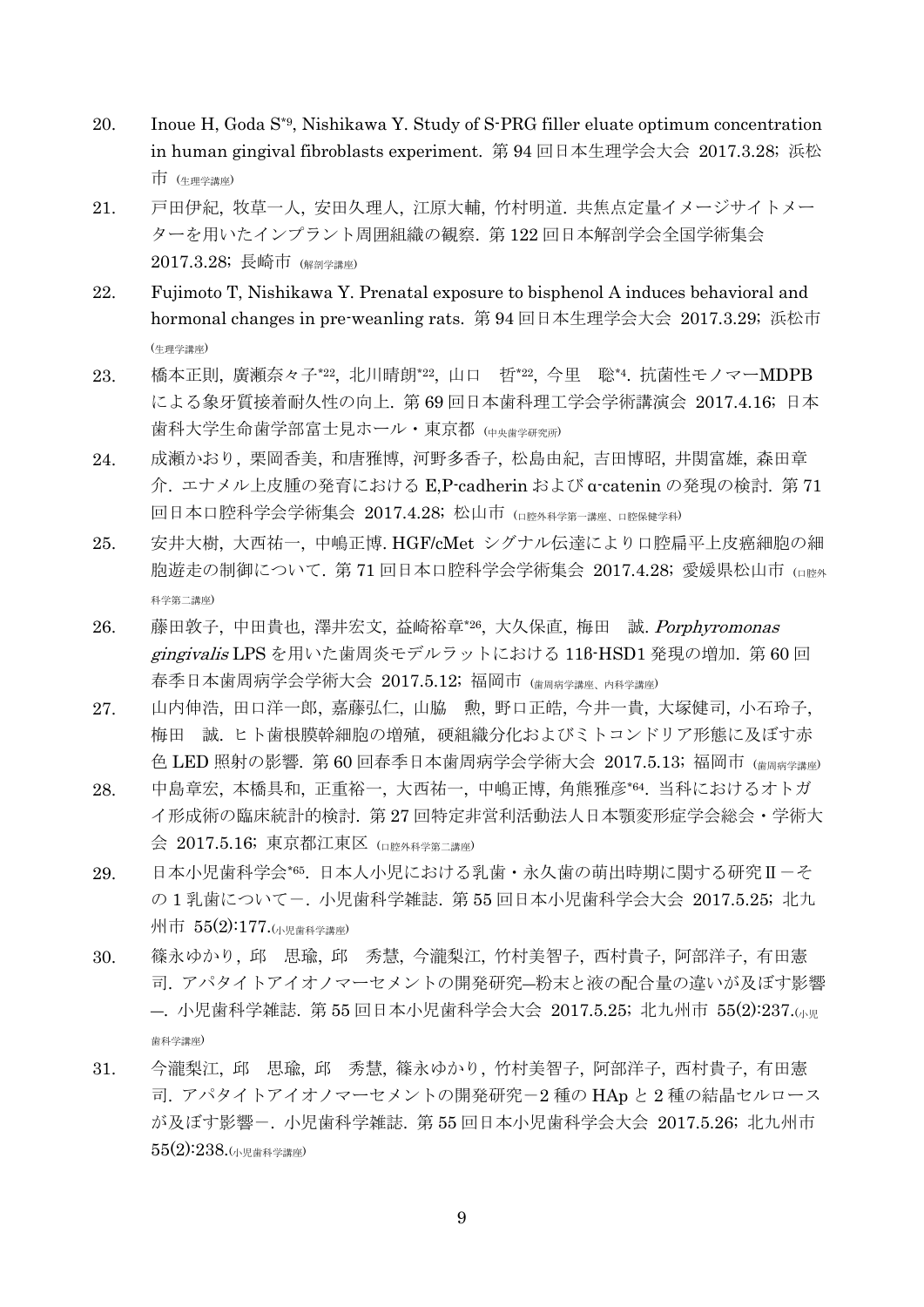- 32. 河合咲希, 原田京子, 永田幸子, 人見さよ子, 園本美惠, 有田憲司. 低酸素培養による乳 歯歯髄由来細胞の分化能への影響. 小児歯科学雑誌. 第 55 回日本小児歯科学会大会 2017.5.26; 北九州市 55(2):289. (科研費 若手研究 (B) 15K20615)(小児歯科学講座)
- 33. 神光一郎, 上根昌子, 土居貴士, 高山由希, 片岡宏介, 白石雅照, 奥村 信, 小林正憲, 三 宅達郎. わが国における無歯科医地区等の実態に関する検討 口腔衛生学会雑誌. 第 66 回日本口腔衛生学会総会 2017.6.2; 山形市 67(増刊号):144.(口腔保健学科、口腔衛生学講座)
- 34. Nakayama Y, Hashimoto Y, Matsumoto N. Differentiation of mesenchymal stem cells derived from iPS cells into osteoblast-like cells. 93rd Congress of European Orthodontic Society 2017.6.5; Montreux, Switzerland (歯科矯正学講座、歯科理工学講座)
- 36. 嘉藤弘仁, 田口洋一郎, 安井菜津希, 今井一貴, 野口正皓, 山脇 勲, 富永和也, 田中昭 男, 梅田 誠. ヒト歯髄幹細胞に対するエムドゲイン由来合成ペプチドの影響. 第 146 回 日本歯科保存学会 2017 年度春季学術大会 2017.6.8; 青森市 (歯周病学講座、口腔病理学講座、病理学室)
- 37. 黄地智子, 森川裕仁, 恩田康平, 藤原秀樹, 三木秀治, 吉川一志, 山本一世. CAD/CAM 用 ハイブリッドレジンブロックに対する接着性レジンセメントの接着性について. 日本歯 科保存学会 2017.6.8; 青森県 (歯科保存学講座)
- 38. 澤井健司郎, 横田啓太, 中野純嗣, 平井千香子, 吉川一志, 王 宝禮, 山本一世. 酸化チタ ンナノチューブを併用した歯の漂白システムによる漂白効果の検討. 第 146 回 日本歯 科保存学会春季学術大会 2017.6.9; 青森市 (歯科保存学講座、細菌学講座)
- 39. 安井大樹, 大西祐一, 中嶋正博. HGF/cMet シグナルによる口腔扁平上皮癌細胞株の細胞 遊走の制御について. 第 41 回日本頭頸部癌学会学術 2017.6.9; 京都市 (口腔外科学第二講座)
- 40. 田中順子, 安井由香, 覺道昌樹, 田中昌博. 片側臼歯部欠損に全顎咬合印象用トレーを用 いて可撤性床義歯を製作した症例. 日本老年歯科医学会第 28 回学術大会 2017.6.15; 名 古屋市 (有歯補綴咬合学講座)
- 41. 藤尾美穂, 小正 聡, 西崎 宏, 関野 徹\*22 , 岡崎定司. 化学合成法と加熱処理を施した ナノ構造析出純チタン金属表面の生体適合性 日補綴誌. 日本補綴歯科学会第 126 回学術 大会 2017.7.1; 横浜市 9(126 回特別):44.(欠損歯列補綴咬合学講座)
- 42. 寺田知里, 小正 聡, 楠本哲次, 西崎真理子, 蘇 英敏, 張 泓灝, 陳 路沅, 西崎 宏, 岡崎定司. ナノ構造析出純チタン金属へのタンパク質のコーティングが硬組織分化誘導 能に与える影響. 日補綴誌 日本補綴歯科学会第 126 回学術大会 2017.7.1; 横浜市  $9(126)$ :51. $\left(\times$ 損歯列補綴咬合学講座、口腔工学科)
- 43. 吉岡紀代子, 小正 聡, 田口洋一郎, 楠本哲次, 吉村計宣, 仲田重樹, 西崎 宏, 岡崎定 司. 純チタン金属表面におけるアルカリ処理の濃度変化が遺伝子発現に与える影響 日補 綴誌. 日本補綴歯科学会第 126 回学術大会 2017.7.1; 横浜市 9(126):51.(欠損歯列補綴咬合学講座、 歯周病学講座、口腔工学科)
- 44. 岡島裕梨, 小正 聡, 藤尾美穂, 西崎 宏, 岡崎定司. レジン床義歯と金属床義歯との違 いについての患者理解度を各種問診法から評価する. 日補綴誌 日本補綴歯科学会第 126 回学術大会 2017.7.1; 横浜市 9(126):60.(欠損歯列補綴咬合学講座)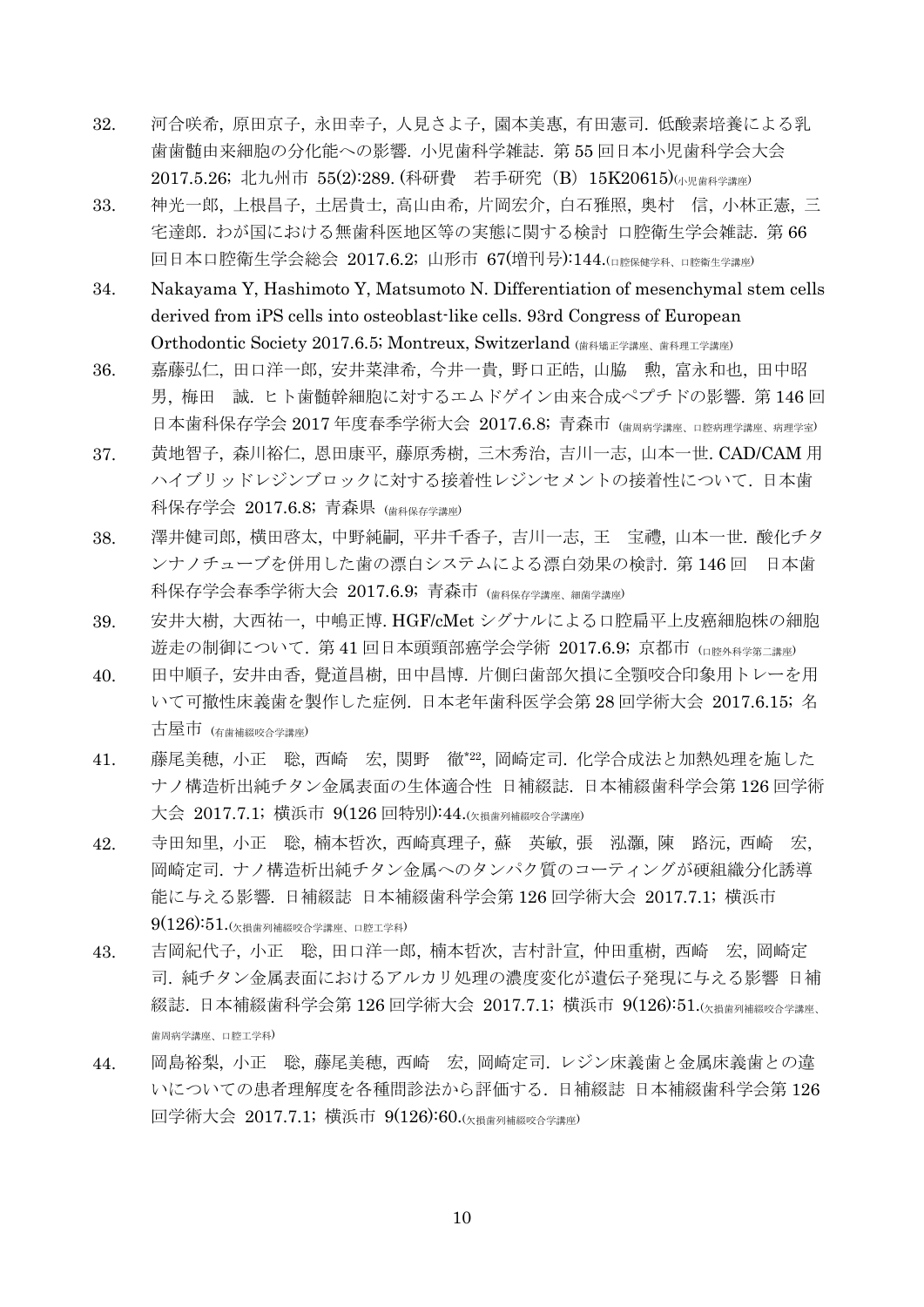- 45. 中澤修一, 小正 聡, 田代悠一郎, 三宅晃子, 髙橋一也, 西崎 宏, 小正 裕, 岡崎定司. PMMA 成膜 QCM センサを利用した純粋過ギ酸がタンパク質の脱着に与える影響の検 討. 日補綴誌 日本補綴歯科学会第 126 回学術大会 2017.7.1; 横浜市 9(126):60.(欠損歯列補綴 咬合学講座、口腔工学科、高齢者歯科学講座、口腔保健学科)
- 46. 花岡智子, 松本尚之. 骨格性下顎前突症における顎矯正手術前後の咽頭形態の変化. 近畿 東海矯正歯科学会雑誌 第 76 回近畿東海矯正歯科学会 2017.7.2; 神戸市 52(1):47.(<sub>歯科矯正</sub> 学講座)
- 47. 陳 路沅, 小正 聡, 楠本哲次, 寺田知里, 西崎真理子, 張 泓灝, 西崎 宏, 岡崎定司. タンパク質コーティングした TNS 析出純チタン金属が細胞の初期接着能に与える影響. 日補綴誌 日本補綴歯科学会第 126 回学術大会 2017.7.2; 横浜市 9(126):51.(\*##列補綴咬合学 講座、口腔工学科)
- 48. 橋本正則, 北川晴朗\*22 , 今里 聡\*4. S-PRG フィラーの MMP 抑制効果の検討. 大阪大学 歯学会・第 124 回例会 2017.7.6; 大阪大学歯学研究科・吹田市(中央歯学研究所)
- 49. 岡村友玄, 西川哲成, 大草亘孝, 富永和也, 田中昭男. 脱落歯保存における注射用セフェ ム系抗菌薬および抗真菌薬添加総合アミノ酸輸液の有効性. 第 17 回日本外傷歯学会総 会・学術大会 2017.7.8; 名古屋市 (口腔病理学講座、歯科医学教育開発室、歯科法医学室、病理学室)
- 50. 河井まりこ, 大浦 清. BMP-2/7ヘテロダイマー産生非ウイルス性ベクターの歯周 組織への遺伝子導入と歯槽骨誘導. 第38回日本炎症再生医学会 2017.7.19; 大阪市 (薬理 学講座)
- 51. Maruyama H, Nambu T, Mashimo C, Atomi  $H^{*66}$ , Takeyasu  $K^{*67}$ . The roles of TrmBL2 protein on chromosome architecture and protection in Thermococcus kodakarensis. Gordon Research Conferences. Archaea; Ecology, Metabolism and Molecular Biology 2017 2017.7.25; Waterville Valley, New Hampshire, USA (細菌学講座)
- 52. 河井まりこ. 歯周組織への非ウイルス性ベクターと electroporation を用いた遺伝子導入 による歯槽骨形態変化. 第35回 日本骨代謝学会 2017.7.27; 福岡市(第理学講座)
- 53. 納富拓也, 久野みゆき\*58 , 江面陽一\*59 , 大浦 清, 野田政樹\*59. Two pore channel 2 (TPC2) の破骨細胞分化過程における役割は、マグネシウム濃度に依存して変化する- 低マグネシウム下での機能転換ー. 第 35 回日本骨代謝学会 2017.7.27; 福岡市 (※理学講座)
- 54. 天野 均, 河井まりこ, 大浦 清. 薬理学実習にシュミレーション実習を導入する試み 第 36 回日本歯科医学教育学会 2017.7.28; 松本市 (薬理学講座)
- 55. 富永和也, 岡村友玄, 和唐雅博, 益野一哉, 西川哲成, 志水秀郎\*22 , 田中昭男. 病理組織実 習中の口頭試問の効果. 第 36 回日本歯科医学教育学会 2017.7.28; 松本市(ロ腔病理学講座、ロ腔 保健学科、歯科医学教育開発室、病理学室)
- 56. 松本秀範, 益野一哉, 西川哲成, 藤原眞一, 王 宝禮, 藤田淳一, 野崎中成, 大浦 清, 田 中昭男, 川添堯彬. 初年次社会福祉体験学習前における挨拶の育成. 第 36 回日本歯科医 学教育学会 2017.7.28; 松本市 (歯科医学教育開発室、化学教室、細菌学講座、英語教室、薬理学講座、病理学室、学長)
- 57. 小正 聡, 西崎 宏, 岡崎定司. 臨床研修歯科医師の基礎臨床能力向上を形成的評価によ り図った症例. 第 36 回日本歯科医学教育学会総会および学術大会プログラム集 第 36 回 日本歯科医学教育学会総会および学術大会 2017.7.29; 松本市 154.(欠損歯列補綴咬合学講座)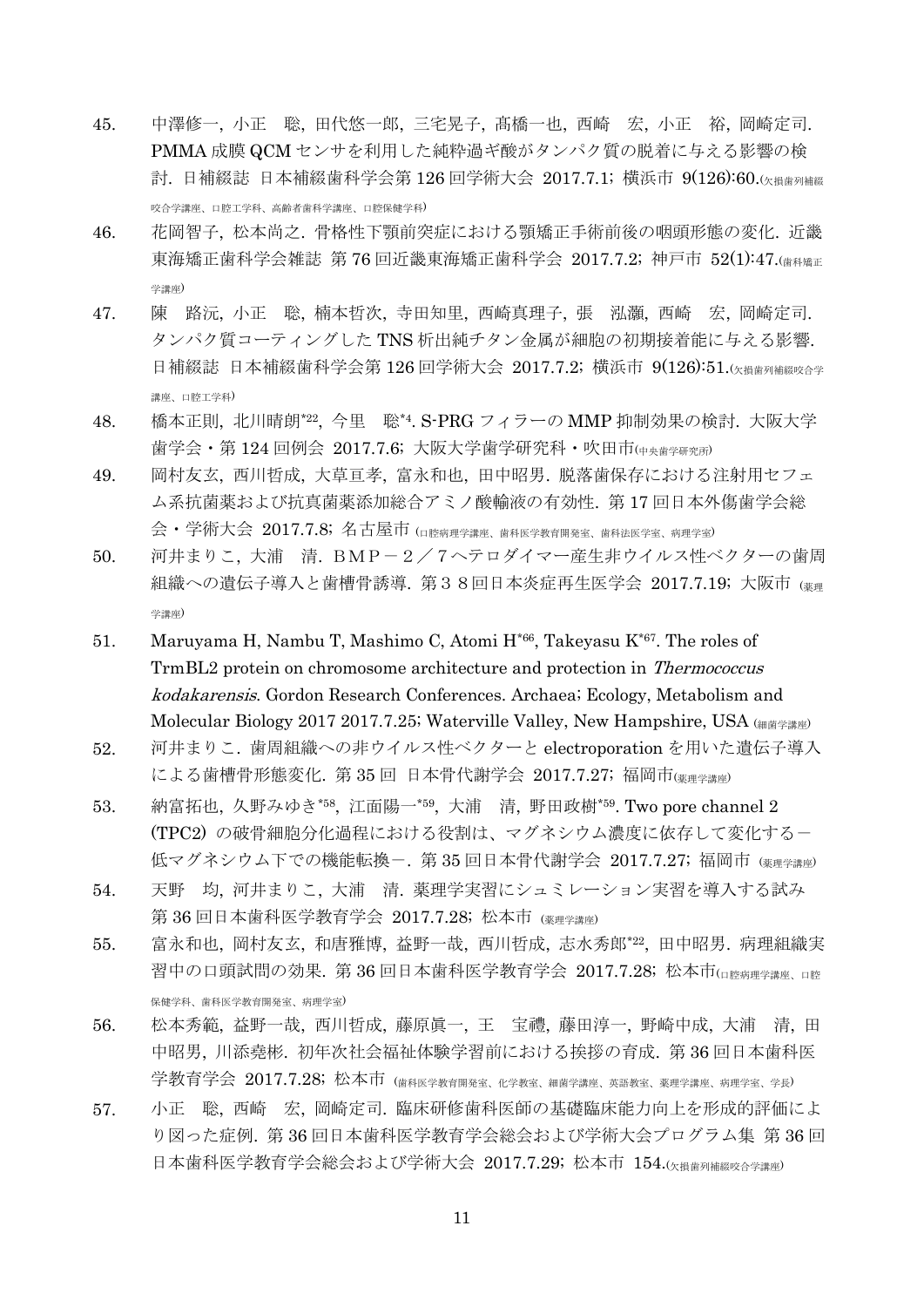- 58. 本田義知, 益野一哉, 大草亘孝, 王 宝禮, 有田憲司, 田中昭男, 川添堯彬. 大阪歯科大学 歯学部生に向けた歯科単語の反復学習. 日本歯科医学教育学会総会・学術大会プログラ ム. 第 36 回日本歯科医学教育学会 2017.7.29; 松本市 抄録集 36 回:172.(中央歯学研究所、歯科医 学教育開発室、歯科法医学室、細菌学講座、小児歯科学講座、病理学室、学長)
- 59. 田中貴久, 益野一哉, 西川哲成, 松本秀範, 王 宝禮, 川添堯彬. 平成 28 年度 第 1~4 学 年を対象とした生活実態調査アンケート報告. 第 36 回日本歯科医学教育学会 2017.7.29; 松本市 (職員、歯科医学教育開発室、細菌学講座、学長)
- 60. 津田 進, 森 淳秀, 牧田佳真, 藤原眞一. 大阪歯科大学における初年次のリメディアル 化学. 第 36 回日本歯科医学教育学会学術大会 2017.7.29; 松本市 (化学教室、数学教室)
- 61. 河井まりこ, 大浦 清. 遺伝子導入による筋内異所性骨誘導における GFP トランスジェ ニックラットを用いた細胞動態の解析. 日本筋学会第 3 回学術集会 プログラム•抄録集 日本筋学会 2017.8.4; 小平市 (126):2017. (科研費 基盤研究 (B) 24300182)(※理学講座)
- 62. 秋山真理. ウシ骨膜由来細胞におけるタンパク質間ネットワーク —2重免疫染色を用い たアプローチ—. 日本歯科理工学会 近畿・中四国支部地方会セミナー 2017.8.5; 大津 市 (歯科理工学講座)
- 63. 柳内裕朝\*22, 北川晴朗\*22, 山口 哲\*22, 本田義知, 今里 聡\*4, 橋本正則. 金属ナノ粒子の バイオフィルム形成阻害. 日本歯科理工学会・近畿・中四国支部地方会セミナー 2017.8.5;大津市 (中央歯学研究所)
- 64. Nakatsuka M, Kumabe S. Activated pERK pathway in the brainstem was induced by masseter inflammation. The 26th Biennial Joint Meeting of the International Society for Neurochemistry(ISN) and the European Society for Neurochemistry (ESN) Program and Abstract Book. The 26th Biennial Joint Meeting of the International Society for Neurochemistry(ISN) and the European Society for Neurochemistry (ESN) 2017.8.21; Paris, France 47. (口腔工学科、口腔解剖学講座)
- 65. Honda Y, Tanaka T\*68, Takeda Y, Uemura N, Huang A, Ueda M, Li PQ, Hashimoto Y, Morita S, Baba S, Arita K. Catechin-controlled releasable complex for bone regeneration therapy. IUMRS-ICAM 2017 2017.8.29; Kyoto, Japan  $($  $p_{\#}$  $\#$  $p_{\#}$  $\ldots$

ラント科、口腔外科学第一講座、歯科理工学講座、小児歯科学講座)

- 66. 津田 進, 朝日 薫\*69, 上田陵仁\*69, 岩﨑孝紀\*69, 藤原眞一, 国安 均\*69, 神戸宣明\*69. CD-Rh 触媒によるアルデヒド類の不斉アリール化反応の反応速度論的解析. 第 34 回シ クロデキストリンシンポジウム 2017.8.31; 名古屋市 (化学教室)
- 67. 上田 衛, 西口雄祐, 小柳圭代, 中村朋加, 岸本直隆, 平井悠哉, 笹山智史, 馬場俊輔, 橋 本典也, 今井弘一, 有田憲司, 本田義知, 森田章介. 培養基盤の硬さが脂肪・骨髄由来間 葉系幹細胞を含む 4 細胞の形態に及ぼす影響. 日本バイオマテリアル学会関西ブロック 第 12 回若手研究発表 2017.8.31; 奈良市 (ロ腔外科学第一講座、ロ腔インプラント学講座、歯科麻酔学講座、生物学教

室、歯科理工学講座、小児歯科学講座、中央歯学研究所)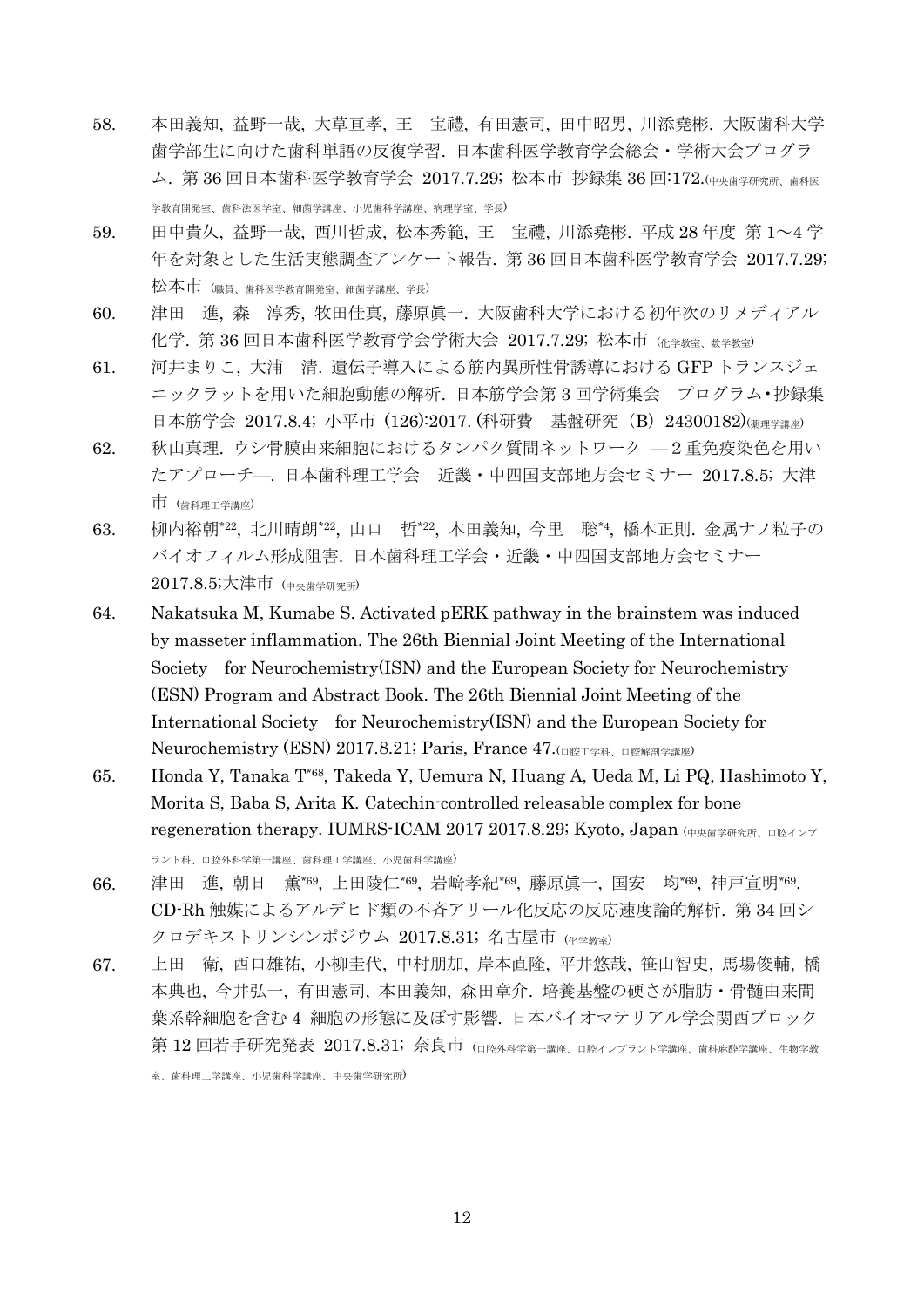- 68. 笹山智史, 原 朋也, 田中知成\*68 , 本田義知, 馬場俊輔. エピガロカテキンガレート結 合・非結合ゼラチン上における脂肪由来間葉系幹細胞の細胞形態比較. 日本バイオマテ リアル学会関西ブロック 第12回若手研究発表 2017.8.31; 奈良市 (ロ腔インプラント学講座、中央歯 学研究所)
- 69. Nozaki T, Masutani M\*61 , Ohura K. NGS-based analysis of exosomes from Parp1 deficient ES cells. FDI's Annual World Dental Congress 2017.9.1; Madrid, Spain (薬理学 講座)
- 70. Notomi T, Kuno M\*58, Hiyama A, Ezura Y\*59, Ohura K, Noda M\*59. Role of the lysosomal channel, Two Pore Channel 2, in osteoclast differentiation and bone remodeling under normal and low-magnesium conditions. ASBMR2017 2017.9.9; Denver, USA (<sub>夢理学講座</sub>)
- 71. Kato H, Taguchi Y, Tominaga K, Kimura D, Yamawaki I, Noguchi M, Yamauchi N, Tamura I, Tanaka A, Umeda M. The biological effects of high glucose concentration in human periodontal ligament stem cells. 103rd American Academy of Periodontology 2017.9.10; Boston, Massachusettts, USA (歯周病学講座、口腔病理学講座、口腔解剖学講 座、病理学室)
- 72. Takaishi Y, Takaishi M\*70 , Miki T\*71 , Kamada A, Ikeo T, Fujita T\*72 . Assessment of jawbone quality as a predictor of lumbar fracture probability. ASBMR Annual 2017 Meeting 2017.9.10; Denver, Colorado, USA  $(44.42 \times 10^{-4})$
- 73. 秋山真理. 質量分析と2重免疫染色との組み合わせによるタンパク質相互作用の探索. JSBMS Letters. 第 42 回日本医用マススペクトル学会年会 2017.9.14; 東京  $42$ (supplement): $48.$ (<sub>歯科理工学講座</sub>)
- 74. Miyazono M, Yamamoto M, Torii K, Yoshie S, Fujiki S, Kubo H, Tanaka M. Comparison of gaze points for mouth images with non-esthetic restoration among dentists, dental patients and laypersons. 10th World Congress of International Federation of Esthetic Dentistry 2017.9.14; Toyama, Japan (有歯補綴咬合学講座)
- 75. Ouchi S, Onda K, Hatsuoka Y, Yoshikawa K, Yamamoto K. Influences of a bleaching agent with a titanium oxide photocatalyst on tooth adhesiveness. IFED 2017 Toyama 2017.9.14; 富山市 (歯科保存学講座)
- 76. 安井由香, 松尾信至, 覺道昌樹, 田中順子, 田中昌博. 無意識下での嗜好からみた食品形 態の違いと食事摂取量との関連. 第 23 回日本摂食嚥下リハビリテーション学会学術大会 2017.9.16; 千葉市 (有歯補綴咬合学講座)
- 77. 吉川佑輔, 鳥井克典, 藤木 傑, 柴田駿亮, 中島俊輝, 大河貴久, 田中順子, 田中昌博. ジ ルコニアを用いたコーヌステレスコープクラウンの着脱回数と維持力との関係. 日本歯 科審美学会第 28 回学術大会 2017.9.17; 富山市 (有歯補綴咬合学講座)
- 78. 藤木 傑, 鳥井克典, 吉川佑輔, 宮園将也, 山本真由, 向井憲夫, 田中順子, 田中昌博. 表 面粗さが異なるジルコニアの静止摩擦係数. 日本歯科審美学会第 28 回学術大会 2017.9.17; 富山市 (有歯補綴咬合学講座)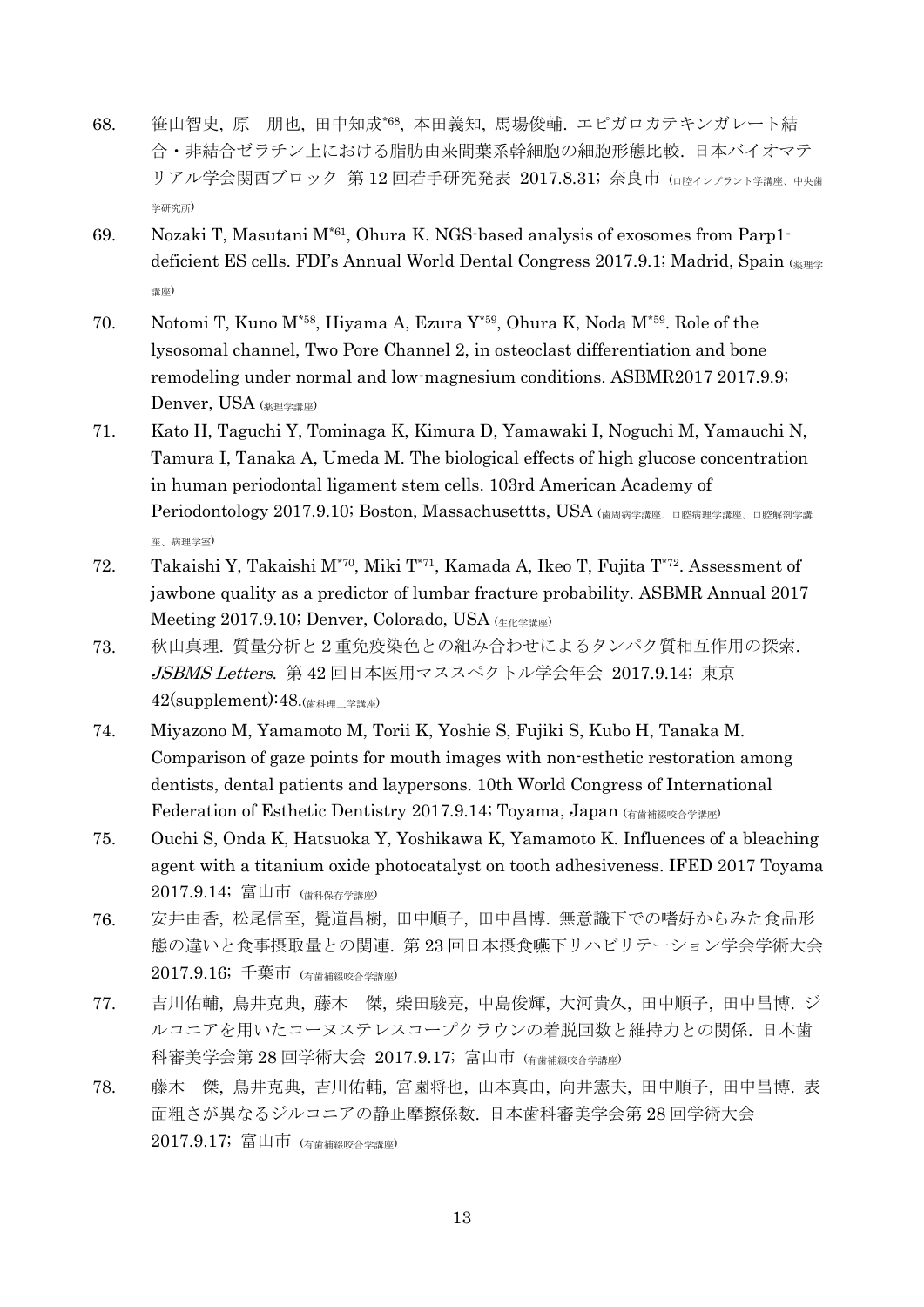- 79. 天野 均, 岩城 太, 犬伏正和, 大浦 清. ヘリオキサンチン誘導体による破骨細胞分化 抑制. J Oral Biosci. 第59回歯科基礎医学会学術大会プログラム·抄録集. 第59回歯科 基礎医学会学術大会 2017.9.18; 塩尻市 (Supple):243.57.(薬理学講座)
- 80. Fujimoto T, Nishikawa Y. Behavioral characteristics of pre-weaned rats and effect of environmental endocrine disrupter. 第 59 回歯科基礎医学会学術大会 2017.9.18; 塩尻 市 (生理学講座)
- 81. Yoshikawa Y, Domae E, Kamada A, Ikeo T. SMS1 in osteoblast regulates osteoblast differentiation. 第 59 回歯科基礎医学会学術大会 2017.9.18; 塩尻市 (生化学講座)
- 82. Domae E, Goda S\*9, Yoshikawa Y, Kamada A, Ikeo T. Cytokine mediated activation of human Vγ9Vδ2 T cells. 第 59 回歯科基礎医学会学術大会 2017.9.18; 塩尻市 (生化学講座)
- 83. Inoue H, Goda S\*9, Nishikawa Y. Effect of S-PRG filler eluate on Matrix metalloproteinase production of human gingival fibroblasts 第 59 回歯科基礎医学会学 術大会・総会 2017.9.18; 塩尻市 (生理学講座)
- 84. 川島 渉, 上村 守, 戸田伊紀, 竹村明道. The morphological influence of osteoporosis and bisphosphonate for the mandibular glands of rat. 第 59 回歯科基礎医学会学術大 会 2017.9.18;塩尻市 (解剖学講座)
- 85. 橋本典也, 馬場俊輔, 今井弘一. 表面発砲処理によるポリエーテルエーテルケトン多孔体 の骨造成能. 第66回高分子討論会 2017.9.20; 松山市 (歯科理工学講座、ロ腔インプラント学講座)
- 86. Shinonaga Y, Imataki R, Nishimura T, Takemura M, Nagaishi C, Kagami K, Aoki S, Abe Y, Arita K. Development of apatite-Ionomer ement -influence of differences in mixture ratio of GIC-glass, liquid and hydroxyapatite. CED-IADR/NOF Oral Health Research Congress 2017.9.21; Vienna, Austria (小児歯科学講座)
- 87. 今井弘一, 橋本典也, 西川哲成. チタン合金インプラント組成金属イオンの in vitro 発生 毒性について. 日本口腔インプラント学会誌. 第 47 回日本口腔インプラント学会学術大 会 2017.9.23; 仙台市 30(特別):333.(歯科理工学講座、歯科医学教育開発室)
- 88. 小正 聡, 楠本哲次, 張 泓灝, 陳 路沅, 岡崎定司, 西崎 宏, 小正 裕. 歯根膜細胞が タンパク質をコーティングしたナノ構造析出純チタン金属のインプラント材料へ与える 影響について. 日口腔インプラント雑誌 第 47 回日本口腔インプラント学会学術大会 2017.9.23; 仙台市 30(特別):47. $(x_{\text{H}_{\text{B}}}\bar{y}_{\text{H}})$ 補綴咬合学講座、口腔工学科、口腔保健学科)
- 89. 楠本哲次, 小正 聡, 寺田知里, 陳 路沅, 西崎 宏, 田口洋一郎, 岡崎定司, 小正 裕. タンパク質をコーティングしたナノ構造析出純チタン金属の生体適合性について. 日口 腔インプラント誌 第 47 回日本口腔インプラント学会学術大会 2017.9.23; 仙台市 30(特別):47.(口腔工学科、欠損歯列補綴咬合学講座、歯周病学講座、口腔保健学科)
- 90. 張 泓灝, 小正 聡, 真下千穂, 関野 徹\*22 , 岡崎定司. アルカリ処理によりナノ構造制 御された純チタン金属表面への UV 処理が細菌の接着および硬組織分化誘導に与える影 響について. 日口腔インプラント雑誌 第 47 回日本口腔インプラント学会学術大会 2017.9.23; 仙台市 30(特別):47.(欠損歯列補綴咬合学講座、細菌学講座)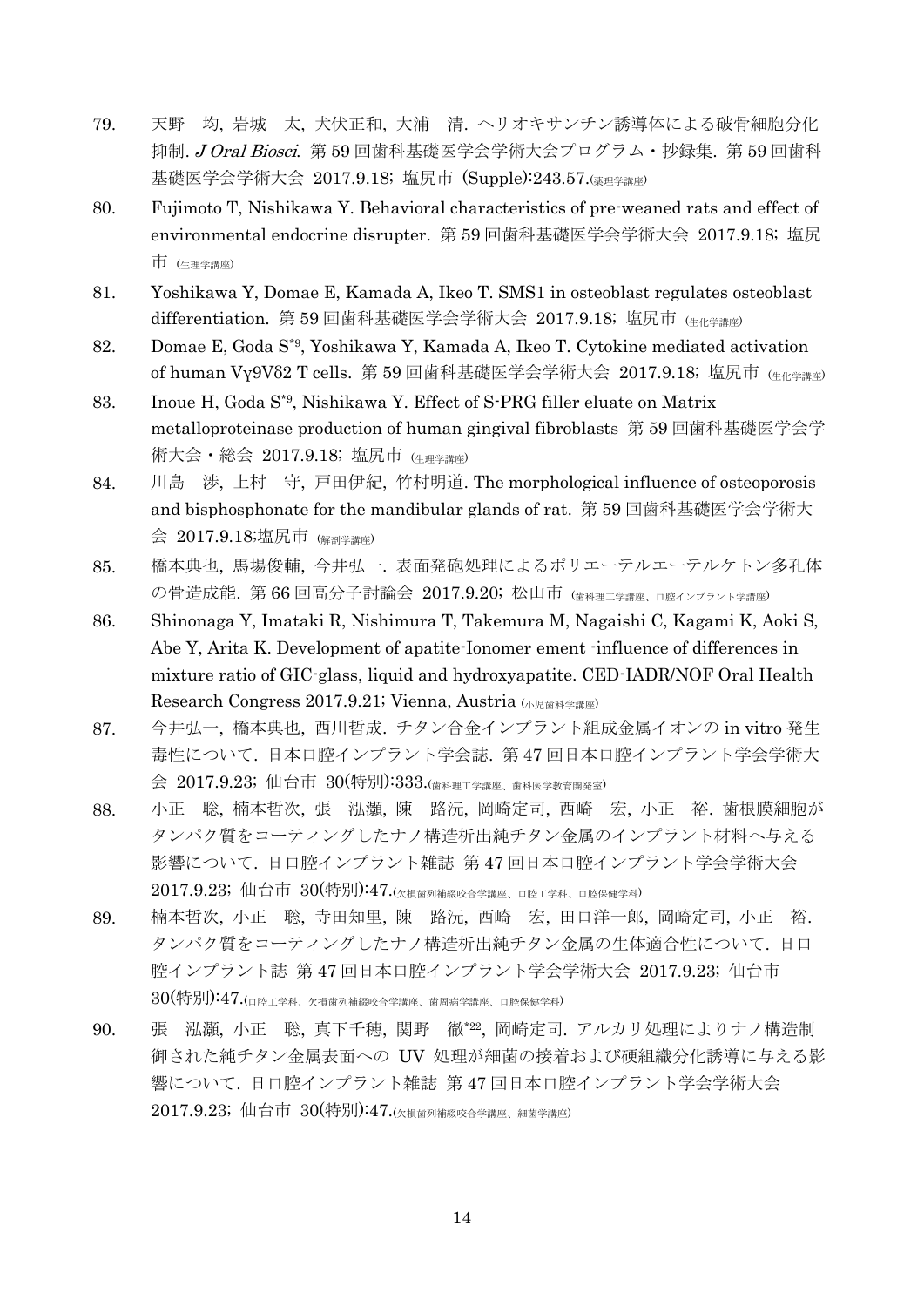- 91. 陳 路沅, 小正 聡, 張 泓灝, 寺田知里, 尹 德栄, 波床真依, 西崎 宏, 岡崎定司. ラ クトフェリンのナノ構造析出純チタン金属表面へのコーティングがラット歯根膜細胞に 与える影響について. 日口腔インプラント雑誌 第 47 回日本口腔インプラント学会学術 大会 2017.9.23; 仙台市 30(特別):56.(欠損歯列補綴咬合学講座)
- 92. 寺田知里, 小正 聡, 楠本哲次, 陳 路沅, 尹 德栄, 波床真依, 西崎 宏, 岡崎定司. ア メロジェニンコーティングナノ構造析出純チタン金属板が骨髄細胞および歯根膜細胞の 初期接着に与える影響について. 日口腔インプラント雑誌. 第 47 回日本口腔インプラン ト学会学術大会 2017.9.23; 仙台市 30(特別):56. $(y_{\text{##all}}$ #綴咬合学講座、口腔工学科)
- 93. 原弓加里, 小正 聡, 陳 路沅, 西崎 宏, 岡崎定司. 純チタン金属表面へのアルカリ処 理がラット歯根膜細胞に与える影響について. 日口腔インプラント雑誌 第 47 回日本口 腔インプラント学会学術大会 2017.9.23; 仙台市 30(特別):56.(欠損歯列補綴咬合学講座)
- 94. 河井まりこ. オッセオインテグレーションを誘導する細胞制御システムの開発. 第 47 回 日本口腔インプラント学会 2017.9.23; 仙台市 (薬理学講座)
- 95. 西崎真理子, 小正 聡, 田口洋一郎, 西崎 宏, 岡崎定司. アルカリ処理したナノジルコ ニアの生体活性 日口腔インプラント雑誌. 第 47 回日本口腔インプラント学会学術大会 2017.9.24; 仙台市 30(特別):62.(欠損歯列補綴咬合学講座、歯周病学講座)
- 96. 保尾謙三, 横田啓太, 廣田陽平, 岩田有弘, 平井千香子, 吉川一志, 山本一世. 知覚過敏症 罹患モデル象牙質を用いた CO2 レーザーによる象牙細管封鎖性に関する研究. 第 29 回 日本レーザー歯学会総会学術大会 2017.9.24; 新潟市 (歯科保存学講座)
- 97. 戸田伊紀, 牧草一人, 安田久理人, 江原大輔, 竹村明道. プラットフォームスイッチング 型インプラント周囲組織に関する研究 ―光学顕微鏡と共焦点定量イメージサイトメータ ーによる観察―. 第 47 回日本口腔インプラント学会学術大会 2017.9.24; 仙台市 (解剖学講座)
- 98. 黄 安祺, 李 佩祺, 橋本典也, 本田義知, 馬場俊輔. エピガロカテキンガレート結合さ せゼラチンの生体内分解機序に関する検討. 第 47 回日本口腔インプラント学会学術大会  $2017.9.24$ ; 仙台市  $(n_{R\text{H}}/2)$ テント学講座、歯科理工学講座、中央歯学研究所)
- 99. 片岡宏介, 小渕健二朗, 國友栄治\*73 , 三宅達郎. 唾液 total IgA 抗体分泌におけるヒノキ チオールの影響. 第 28 回近畿・中国・四国口腔衛生学会抄録集. 第 28 回近畿・中国・ 四国口腔衛生学会総会 2017.10.1; 広島市 22.(口腔衛生学講座、歯周病学講座)
- 100. 小渕健二朗, 片岡宏介, 土居貴士, 上根昌子, 神光一郎, 加納慶太, 三宅達郎. Flt3 ligand 発現プラスミドは歯周病原細菌由来抗原に対する粘膜免疫応答性を強化する. 第 28 回近 畿・中国・四国口腔衛生学会抄録集. 第 28 回近畿・中国・四国口腔衛生学会総会  $2017.10.1$ ; 広島市  $22.$ (歯周病学講座、口腔衛生学講座、口腔保健学科)
- 101. 片岡宏介, 小渕健二朗, 国友栄治\*73 , 三宅達郎. 唾液 totalIgA 抗体分泌におけるヒノキチ オールの影響 第 28 回近畿・中国・四国口腔衛生学会総会 2017.10.1; 広島市 (ロ腔衛生学講 座)
- 102. Yoshikawa M, Kakigi H, Miyamoto A, Yabuuchi T, Maeda H. Osteogenesis by bone marrow cells in a bi-phasic scaffold consisting of cylindrical porous hydroxyapatite and acetalized polyvinyl alcohol sponge. International Bone-Tissue-Engineering Conference 2017.10.12; Munich, Germany (口腔治療学講座)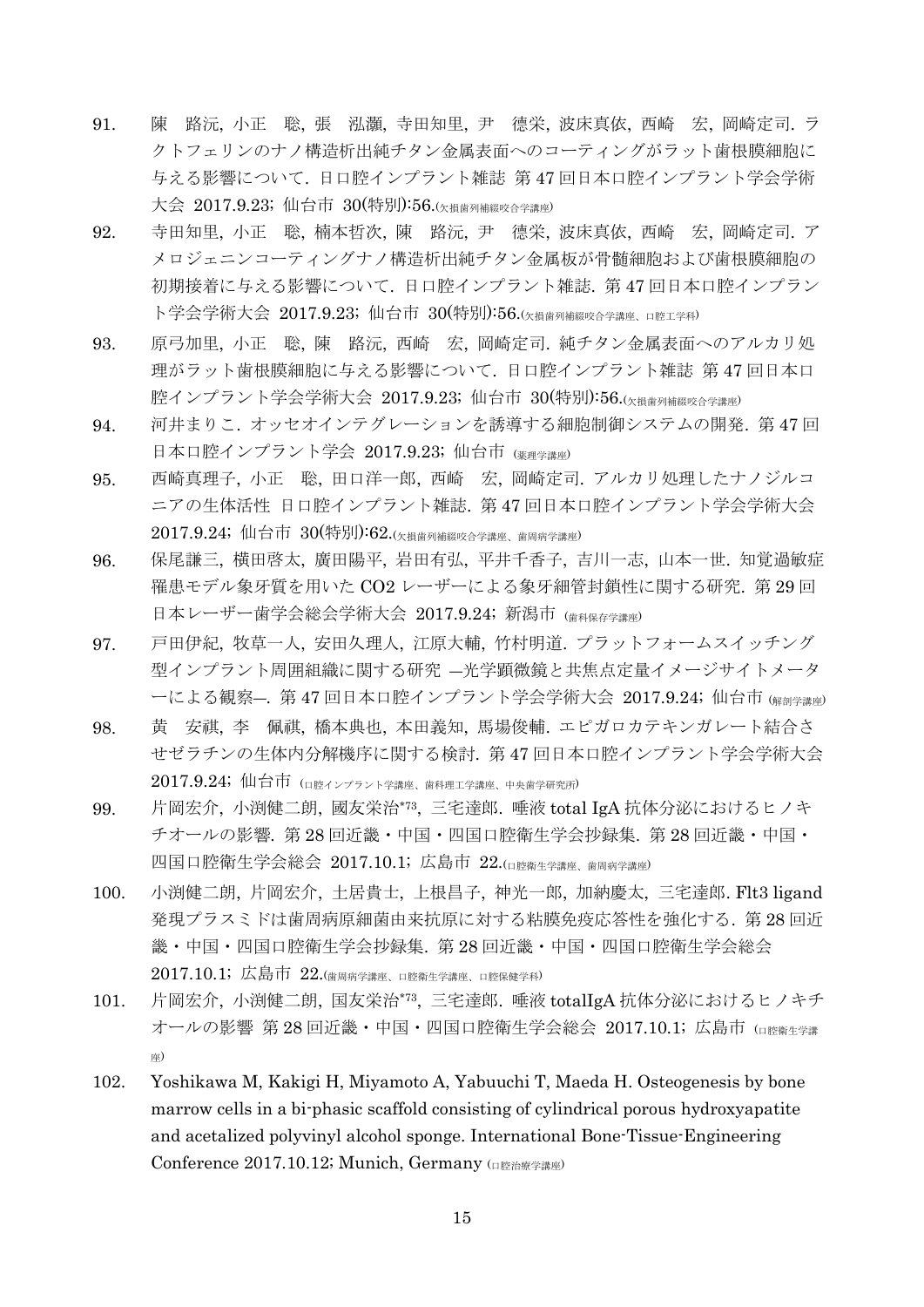- 103. 白井 翼, 今井弘一. ナノ酸化亜鉛と Bis-GMA との相互作用での3次元モデルにおける 細胞生存率について. 日本歯科理工学会誌 第 70 回日本歯科理工学会学術講演会 2017.10.14; 新潟市 36(5):349.(歯科理工学講座)
- 104. 石川敬彬, 今井弘一. 口腔粘膜疾患への 8-MOP を用いたフォトダイナミックセラピーの 検討. 日本歯科理工学会誌 第 70 回日本歯科理工学会学術講演会 2017.10.14; 新潟市  $36(5)$ :350.(口腔外科学第一講座、歯科理工学講座)
- 105. 上田 衛, 橋本典也, 本田義知, 今井弘一. 骨造成のためのインテグレーションフリー皮 膚由来 iPS 細胞から間葉系幹細胞様細胞への誘導. 第 70 回日本歯科理工学会学術講演会  $2017.10.14$ ; 新潟市 ( $\alpha_{R}$ 外科学第一講座、歯科理工学講座、中央歯学研究所)
- 106. 吉川佑輔, 鳥井克典, 藤木 傑, 柴田駿亮, 田中順子, 田中昌博. ジルコニアを用いたコ ーヌステレスコープクラウンの着脱回数が維持力および沈み込み量に及ぼす影響. 平成 29 年度秋期第 70 回日本歯科理工学会学術講演会 2017.10.14; 新潟市 (有歯補綴咬合業庫)
- 107. 青木 翔, 原田京子, 河合咲希, 永田幸子, 井関富雄, 有田憲司. 多発性角化嚢胞性歯原 性腫瘍の1例. 小児歯科学雑誌. 第 36 回日本小児歯科学会近畿地方会大会および総会 2017.10.15; 枚方市 56(1):135.(小児歯科学講座、口腔外科学第一講座)
- 108. Inami K, Shishido M, Katao Y, Matsumoto N. Prediction of dentofacial changes induced by articulator intended of orthognathic surgery. 第 76 回日本矯正歯科学会 2017.10.18; 札幌市 (歯科矯正学講座)
- 109. 大木麻琴, 金 漢俊, 高橋麻緒, 飯田拓二, 松本尚之. 正面頭部エックス線規格写真分析 における 3D-CT 規格画像の再現性について. 第 76 回日本矯正歯科学会 2017.10.18; 札 幌市 (歯科矯正学講座)
- 110. 中山雄司, 橋本典也, 松本尚之. iPS 細胞由来間葉系幹細胞と骨髄由来間葉系幹細胞の骨 芽細胞分化能の比較. 第 76回日本矯正歯科学会学術大会 2017.10.18; 札幌市 (歯科矯正学講 座、歯科理工学講座)
- 111. 藤井智子, 本橋具和, 正重裕一, 堀井活子, 吉本 仁, 蝿庭秀也, 窪 寛仁, 大西祐一, 覚 道健治, 中嶋正博. 咀嚼筋腱・腱膜過形成症に対する外科的治療における有用性. 第 62 回(公社)日本口腔外科学会総会・学術大会 プログラム・抄録集. 第 62 回(公社)日本口 腔外科学会総会・学術大会 2017.10.20; 京都市(106):2017.(口腔外科学第二講座)
- 112. Kawai M. Cell population on micro-patterned titanium. 第 62 回 日本口腔外科学会 2017.10.20; 京都市 (薬理学講座)
- 113. 小正 聡. 自己再生足場材料としてのチタニアナノシート構造の応用. 第 15 回日本再生 歯科医学会大会プログラム集 第 15 回日本再生歯科医学会大会 2017.10.21; 大阪市  $15.$ (欠損歯列補綴咬合学講座)
- 114. 石川敬彬, 今井弘一, 森田章介. 口腔粘膜疾患への 8-MOP 使用によるフォトダイナミッ クセラピーの検討. 第 15 回日本再生歯科医学会大会抄録集 第 15 回日本再生歯科医学会 大会 2017.10.21; 大阪市 19.( ロ腔外科学第一講座、歯科理工学講座)
- 115. 田代悠一郎, 小正 聡, 三宅晃子, 西崎 宏, 岡崎定司. QCM センサを利用したチタニア ナノシートの吸着挙動の解析. 第 15 回日本再生歯科医学会大会抄録集 第 15 回日本再生 歯科医学会大会 2017.10.21; 大阪市 21.(欠損歯列補綴咬合学講座、口腔工学科)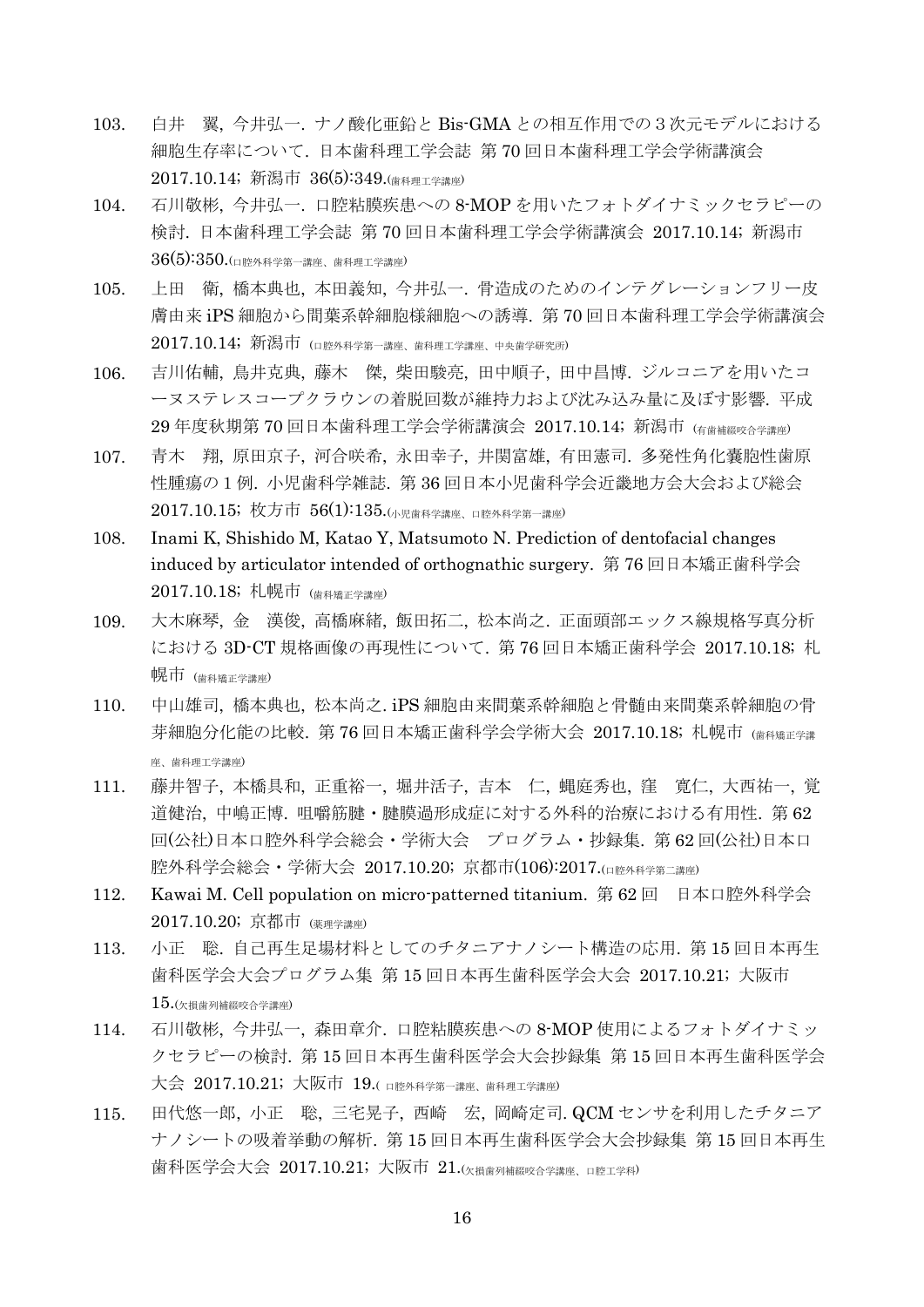- 116. 秋山真理, 今井弘一. オステオカルシンを中心とした2重免疫染色. 第 15 回日本再生歯 科医学会大会抄録集 第 15 回日本再生歯科医学会大会 2017.10.21; 大阪市 23.(歯科理工学講 座)
- 117. 原弓加里, 小正 聡, 吉峰茂樹, 西崎 宏, 岡崎定司. 純チタン金属表面上のナノ構造が ラット歯根膜細胞の挙動に与える影響. 第 15 回日本再生歯科医学会大会抄録集 第 15 回 日本再生歯科医学会大会 2017.10.21; 大阪市 28.(欠損歯列補綴咬合学講座)
- 118. 寺田知里, 小正 聡, 楠本哲次, 陳 路沅, 波床真依, 尹 德栄, 西崎 宏, 岡崎定司. ア メロジェニンコーティングナノ構造析出純チタン金属がインプラント埋入周囲歯周組織 に与える影響. 第 15 回日本再生歯科医学会大会抄録集 第 15 回日本再生歯科医学会大会 2017.10.21; 大阪市 29.(欠損歯列補綴咬合学講座、口腔工学科)
- 119. 波床真依, 小正 聡, 張 泓灝, 西崎真理子, 寺田知里, 陳 路沅, 尹 德栄, 西崎 宏, 岡崎定司. 生体適合性の向上を目指した新規インプラント材料の創製. 第 15 回日本再生 歯科医学会大会抄録集 第 15 回日本再生歯科医学会大会 2017.10.21; 大阪市 30.(<sub>欠損歯列補</sub> 綴咬合学講座)
- 120. Yin D, Komasa S, Zhang H, Nishizaki M, Terada C, Chen L, Hatoko M, Nishizaki H, Okazaki J. Evaluation of the osteointegration of a novel alkali-treated implant system in vivo. 第 15 回日本再生歯科医学会大会抄録集 第 15 回日本再生歯科医学会大 会 2017.10.21; 大阪市 31.(欠損歯列補綴咬合学講座)
- 121. 中西 環, 今井弘一, 森田章介. 口腔がん細胞を用いた三次元腫瘍微小環境の確立. 第 15 回日本再生歯科医学会大会抄録集. 第 15 回日本再生歯科医学会大会 2017.10.21; 大阪  $\pm$  37.(  $\pm$   $\mathbb{R}^{p}$ 外科学第一講座、歯科理工学講座)
- 122. 白井 翼, 今井 弘一. ナノ材料との相互作用による3次元モデルでの細胞生存率の変動 -ナノ酸化亜鉛と Bis-GMA-. 第 15 回日本再生歯科医学会大会抄録集 第 15 回日本再 生歯科医学会大会 2017.10.21; 大阪市 38.(歯科理工学講座)
- 123. 岡村友玄, 富永和也, 西川哲成, 今井弘一, 田中昭男. ヒト正常皮膚線維芽細胞の増殖お よびコラーゲン線維産生能における Montipora digitata 由来アラゴナイトの影響. 第15 回日本再生歯科医学会 2017.10.21; 大阪市 (口腔病理学講座、歯科医学教育開発室、歯科理工学講座、病理学室)
- 124. 上田 衛, 橋本典也, 本田義知, 馬場俊輔, 森田章介. 異なるフィーダーフリー条件にお ける皮膚由来 iPS 細胞からの間葉系幹細胞様細胞の誘導. 第15回日本再生歯科医学会 総会・学術大会 2017.10.21;大阪市 (□腔外科学第一講座、歯科理工学講座、中央歯学研究所、口腔インプラント学講座)
- 125. 吉川美弘, 堂前英資, 鎌田愛子, 池尾 隆. BMP-2 は骨芽細胞を介して、破骨細胞分化を 促進する. 第15回日本再生歯科医学会大会 2017.10.21; 大阪市 (生化学講座)
- 126. 黄 安祺, 李 佩祺, 橋本典也, 本田義知, 馬場俊輔. エピガロカテキンガレート結合ゼ ラチン埋入部位におけるマトリックス分解酵素の発現様式. 第 15 回日本再生歯科医学会 大会 2017.10.21; 大阪市 (ロ腔インプラント学講座、歯科理工学講座、中央歯学研究所)
- 127. 鎌田愛子, 吉川美弘, 堂前英資, 池尾 隆. 前骨芽細胞様細胞におけるアディポネクチン 受容体の pathway 解析. 第 15 回日本再生歯科医学会大会 2017.10.21; 大阪市  $(4+\epsilon)^{2}$ 講座)
- 128. 戸田伊紀. 生体足場材料と微細血管構築. 第 15 回日本再生歯科医学会大会 2017.10.21; 大阪市 (解剖学講座)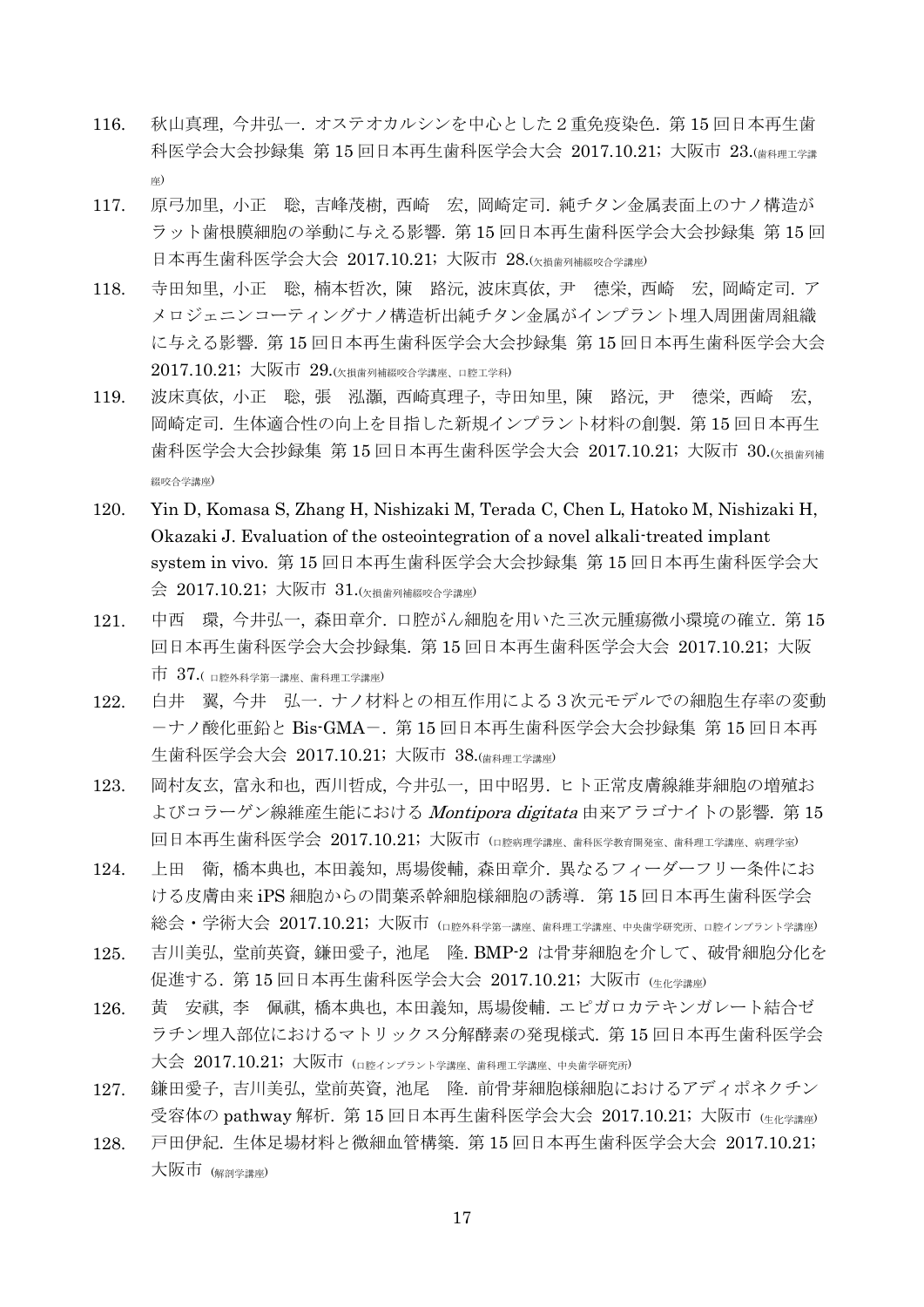- 129. 松瀬和也, 伊藤友彦, 小林信博, 上田 衛, 森田章介. イヌ下顎骨骨欠損モデルにおける poly(PHG)/α-TCP スポンジを用いた骨再生.第 62 回日本口腔外科学会総会・学術大会 2017.10.21; 京都市 (口腔外科学第一講座)
- 130. 安井憲一郎, 原 瑛紀, 中山雄司, 李 佩祺, 筧 瑛子, 居波 薫, 細山有規子, 西浦亜 紀, 橋本典也, 馬場俊輔, 松本尚之. 自家骨と骨補填材料を組み合わせた自家骨移植法の 開発. 日本再生歯科医学会 第 15 回大会 2017.10.21; 大阪市 (歯科矯正学講座, ロ腔インブラント、歯科 理工学講座)
- 131. Hirai Y, Makino A\*74, Okamura H, Tomonaga K<sup>\*74</sup>. Analysis of possible influences of nuclear actin in forming the viral factories of Borna disease virus and its crosstalk with Cajal bodies. 第 65 回日本ウイルス学会学術集会 2017.10.25; 大阪市 (牛物学教室)
- 132. 藤田敦子,中田貴也,梅田 誠,益崎裕章\*26,澤井宏文. Porphyromonas gingivalis 由来 の LPS を用いた歯周炎モデルラットにおける 11β-HSD1 発現の増加. 日本歯科保存学会 雑誌 第 147 回日本歯科保存学会 2017 年度秋季学術大会 2017.10.26; 盛岡市 (歯周病学講座、 内科学講座)
- 133. 井村和希, 黄地智子, 谷本啓彰, 吉川一志, 山本一世. ナノアパタイトーbFGF 複合体を 用いた覆髄剤の開発. 第147回日本歯科保存学会学術大会 2017.10.26; 盛岡市 (歯科保存学講 座)
- 134. 黄地智子, 津谷佳代, 松田有之, 恩田康平, 横田啓太, 吉川一志, 山本一世. 新規ボンディ ングシステムの象牙質接着能評価 -照射距離による影響-. 第 147 回日本歯科保存学会秋 季学術大会 2017.10.26; 岩手県 盛岡市 (歯科保存学講座)
- 135. 岩﨑和恵, 森川裕仁, 澤井健司郎, 河村昌哲, 小正玲子, 保尾謙三, 山本一世. バルクフィ ルコンポジットレジンが窩洞の内部応力に与える影響について. 日本歯科保存学会 2017 年度秋季学術大会(第 147 回) 第 19 回日韓歯科保存学会学術大会プログラムおよび 講演抄録集 第 147 回日本歯科保存学会 2017 年度秋季学術大会 2017.10.27; 盛岡市 138.(歯科保存学講座)
- 136. 保尾謙三, 韓 嘯宇, 三浦 樹, 中野純嗣, 藤原秀樹, 竹内 摂, 吉川一志, 山本一世. 新 規亜鉛含有ガラス系知覚過敏抑制材の象牙細管封鎖性について 日本歯科保存学会 2017 年度秋季学術大会(第 147 回) 第 19 回日韓歯科保存学会学術大会プログラムおよび 講演抄録集. 第 147 回日本歯科保存学会 2017 年度秋季学術大会 2017.10.27; 盛岡市 149.(歯科保存学講座)
- 137. 三木晴加, 富永和也, 髙橋貫之, 田中昭男, 梅田 誠. ラット人工的歯周組織欠損部の早 期創傷治癒過程における新規合成ペプチドとエナメルマトリックスデリバティブの影響 の比較検討. 第 147 回日本歯科保存学会 2017 年度秋季学術大会 2017.10.27; 盛岡市 (□ 腔病理学講座、病理学室、歯周病学講座)
- 138. 嘉藤弘仁, 田口洋一郎, 今井一貴, 野口正皓, 山内伸浩, 山脇 勲, 富永和也, 田中昭男, 梅田 誠. エムドゲイン由来合成ペプチドがヒト歯髄幹細胞の石灰化物形成能に及ぼす 影響. 第 147 回日本歯科保存学会 2017 年度秋季学術大会 2017.10.27; 盛岡市 (歯周病学講 座、口腔病理学講座、病理学室)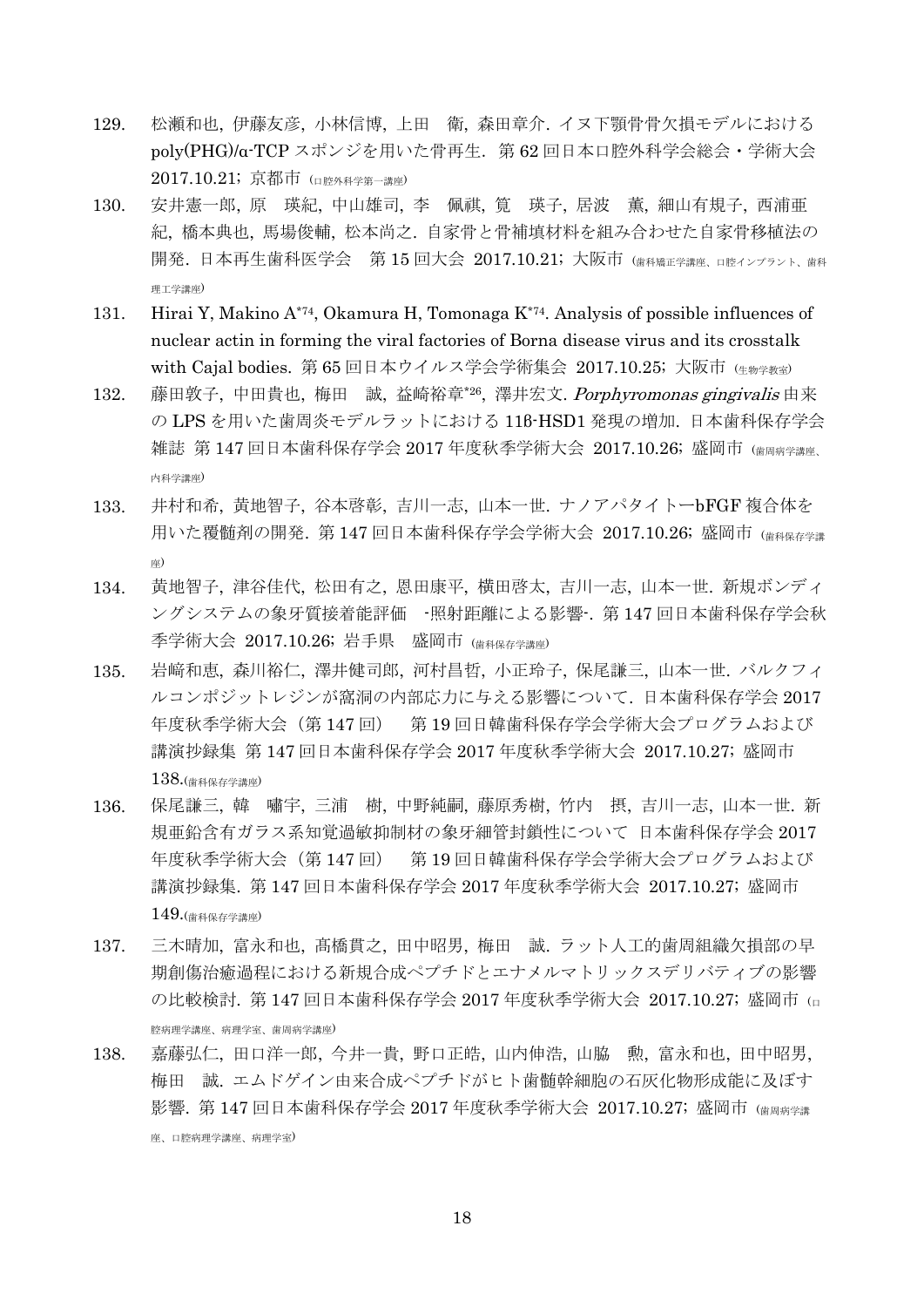- 139. 佐野なるみ, 伊達岡聖, 田中佑人, 大本博樹, 大西有香, 笹森智絵, 金住雅彦, 中嶋正博. 当科開設後 3 年間の初診患者における臨床的検討 第 34 回 日本障害者歯科学会 2017.10.29; 福岡市 (障がい者歯科、口腔外科学第二講座)
- 140. 大本博樹, 伊達岡聖, 田中佑人, 佐野なるみ, 中嶋正博. 異常絞扼反射患者の歯科治療時 におけるストレスに関する検討 第 34 回 日本障害者歯科学会 2017.10.29; 福岡市 (障が い者歯科、口腔外科学第二講座)
- 141. 中西 環, 今井弘一, 森田章介. 口腔癌由来細胞を用いた三次元腫瘍微小環境の確立. 第 12 回ナノ・バイオメディカル学会抄録集 第 12 回ナノ・バイオメディカル学会 2017.11.9; つくば市 15.( 口腔外科学第一講座、歯科理工学講座)
- 142. 森岡裕貴, 南部隆之, 髙橋一也. 過ギ酸による唾液細菌に対する殺菌効果 第 31 回日本口 腔リハビリテーション学会学術大会 2017.11.12; 東京都 (細菌学講座、高齢者歯科学講座)
- 143. Yasui Y, Matsuo S, Kanda R, Kakudo M, Tanaka J, Tanaka M. Explication on the relation between gaze and preferences according to food form difference in healthy adult.s 65th Annual Meeting of Japanese Association for Dental Research 2017.11.18; Tokyo, Japan (有歯補綴咬合学講座)
- 144. Matsuo S, Kakudo M, Yasui Y, Imai A, Tanaka J, Tanaka M. Evaluation of tongue movements of chew swallow managing food during mastication. 65th Annual Meeting of Japanese Association for Dental Research 2017.11.18; Tokyo, Japan (有歯補綴咬合学講座)
- 145. Hashimoto M, Kitagawa H\*22, Yamaguchi S\*22, Honda Y, Imazato S\*4. Effect of metal nanoparticles on inhibition of biofilm formation. 65th Annual Meeting of Japanese Division Meeting 2017/JADR 2017.11.19; Showa University, Tokyo, Japan (中央歯学研究所)
- 146. 本津茂樹\*2 , 平井瑞樹\*2 , 橋本典也, 吉川一志. 極薄フッ素ドープ非晶質リン酸カルシウム によるエナメルの修復効果. 第 39 回日本バイオマテリアル学会 2017.11.20; 東京都 (歯科 理工学講座、歯科保存学講座)
- 147. 生田真衣\*75 , 飯田 崇\*75 , 島田明子, 増田 学\*75 , 川良美佐雄\*75 , 小見山道\*75 . 睡眠時ブ ラキシズムは運動野の神経可塑性変化を引き起こす. 日本顎口腔機能学会第 59 回学術大 会 2017.11.25; 長崎市 (口腔リハビリテーション科)
- 148. 笹山智史, 原 朋也, 田中知成\*68 , 本多正明, 中島 康, 本田義知, 馬場俊輔. 新規足場材 料エピガロカテキンガレート結合ゼラチン上における脱分化脂肪細胞の細胞接着. 公益 社団法人日本口腔インプラント学会第 37 回近畿・北陸支部学術大会 2017.12.3; 大津市 (口腔インプラント学講座、中央歯学研究所)
- 149. 中西 功, 戸田伊紀, 竹村明道. ラット頭蓋冠骨欠損における魚鱗コラーゲンによる骨再 生について 第 37 回日本口腔インプラント学会近畿北陸支部学術大会 2017.12.3; 大津 市 (解剖学講座)
- 150. Okamura T, Tominaga K, Nishikawa T, Tanaka A. Effects of aragonite particles derived from skeleton of Montipora digitata applied as a scaffold on cell proliferation and collagen fiber productivity of cultured human normal dermal fibroblasts. The 2017 American Society for Cell Biology (ASCB) | European Molecular Biology Organization (EMBO) Meeting 2017.12.4; Philadelphia, Pennsylvania, U.S.A. (

講座、歯科医学教育開発室、病理学室)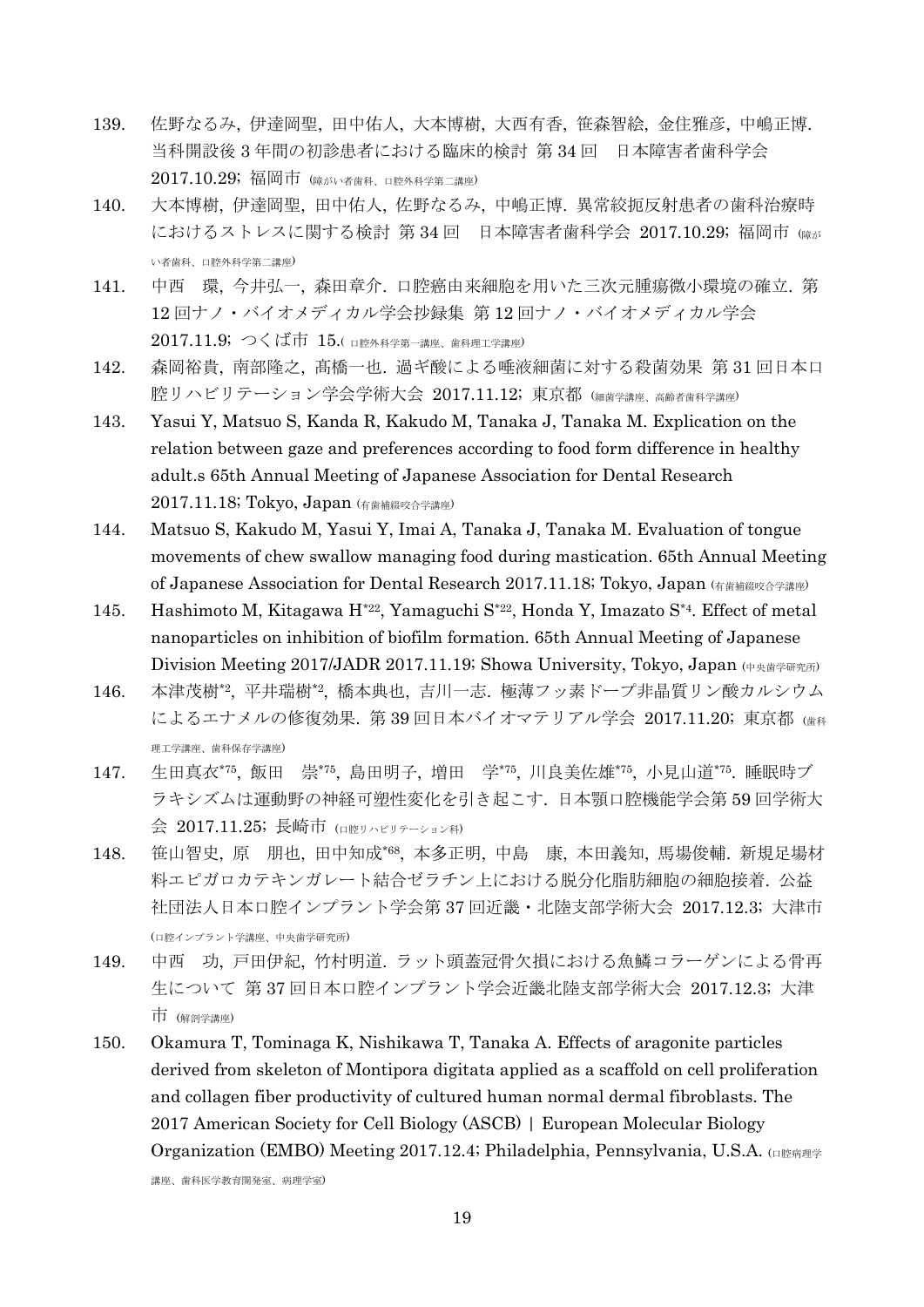- 151. Kamada A, Yoshikawa Y, Domae E, Ikeo T. Gene expression of adiponectin receptors during osteoblastic differentiation. 第 90 回日本生化学会大会 2017.12.8; 神戸市 (生化学 講座)
- 152. 中山雄司, 橋本典也, 本田義知, 松本尚之. 歯肉 iPS 細胞に由来する間葉系幹細胞様細胞 からの骨芽細胞様細胞への誘導. 第 556 回大阪歯科学会 2017.12.9; 枚方市 (歯科矯正学講座、 歯科理工学講座、中央歯学研究所)
- 153. 竹内友規, 富永和也, 本田秀太, 嘉藤弘仁, 田口洋一郎, 梅田 誠, 田中昭男. ヒトアメロ ジェニン由来ペプチドがヒト歯根膜幹細胞の増殖、遊走、接着に及ぼす影響. 第 556 回 大阪歯科学会例会 2017.12.9; 枚方市 (口腔病理学講座、歯周病学講座、病理学室)
- 154. 覚道知樹, 岸本直隆, 松山知弘\*76 , 土江伸誉\*77 , 百田義弘. マウス脳梗塞モデルにおける ヒト脱分化脂肪組織による機能回復. 第 29 回日本口腔科学会近畿地方部会 2017.12.9; 高槻市 (歯科麻酔学講座)
- 155. 小渕健二朗, 片岡宏介, 田口洋一郎, 三宅達郎, 梅田 誠. Flt3 ligand 発現 DNA プラス ミドと CpG オリゴヌクレオチドの経鼻同時投与による歯周病原細菌由来抗原に対する免 疫応答. 日本歯周病学会誌 日本歯周病学会 60 周年記念京都大会 2017.12.16; 京都市 59(秋期特別号):188.(口腔衛生学講座、歯周病学講座)
- 156. 安田久理人, 戸田伊紀, 牧草一人, 江原大輔, 竹村明道. プラットフォームスイッチング 型インプラントが周囲組織に与える影響について -光学顕微鏡と共焦点定量イメージサ イトメーターによる観察-. 第 60 回秋季日本歯周病学会学術大会 2017.12.16; 京都市 (<sup>解</sup> 剖学講座)

#### 臨床症例報告

- 1) 学会発表
- 1. 藤井智子, 中島章宏, 正重裕一, 蝿庭秀也, 大西祐一, 中嶋正博. 術前に精神科対応が必 要となった顔面非対称を伴う骨格性下顎前突症. 第 27 回特定非営利活動法人日本顎変形 症学会総会・学術大会 2017.5.16; 東京都江東区 (口腔外科学第二講座)
- 2. 白石愛湖, 山元希美子\*78 , 柘植昌代, 池田まりあ, 中村弘之\*78 , 篠永ゆかり, 阿部洋子, 有 田憲司. 乳歯の局所性異形成症の 1 例. 小児歯科学雑誌. 第 55 回日本小児歯科学会大会 2017.5.25; 北九州市 55(2):229.(小児歯科学講座)
- 3. 武田智香子, 小正 聡, 松田謙一\*22 , 西崎 宏, 岡崎定司. 新規義歯製作法により上下顎 全部床義歯製作を行った一例. 日補綴誌 日本補綴歯科学会第 126 回学術大会 2017.7.2; 横浜市  $9(126)$ :59. $\left(\frac{1}{K} + \frac{1}{K}\right)$   $\frac{1}{K}$   $\frac{1}{K}$   $\frac{1}{K}$   $\frac{1}{K}$   $\frac{1}{K}$   $\frac{1}{K}$   $\frac{1}{K}$   $\frac{1}{K}$   $\frac{1}{K}$   $\frac{1}{K}$   $\frac{1}{K}$   $\frac{1}{K}$   $\frac{1}{K}$   $\frac{1}{K}$   $\frac{1}{K}$   $\frac{1}{K}$   $\frac{1}{K}$   $\frac{1}{K}$   $\frac$
- 4. 加々美恵一, 今瀧梨江, 竹村美智子, 永石千琴, 篠永ゆかり, 有田憲司. 態癖の指導と最 小限の治療介入により臼歯部鋏状咬合の改善を行った1例. 小児歯科学雑誌 第 36 回日 本小児歯科学会近畿地方会大会および総会 2017.10.15; 枚方市 56(1):135.(小児歯科学講座)
- 5. 西村貴子, 園本美惠, 有田憲司. 乳歯および永久歯の多数歯欠如から神経線維腫症が疑わ れた 1 例. 小児歯科学雑誌 第 36 回日本小児歯科学会近畿地方会および総会 2017.10.15; 枚方市 56(1):137.(小児歯科学講座)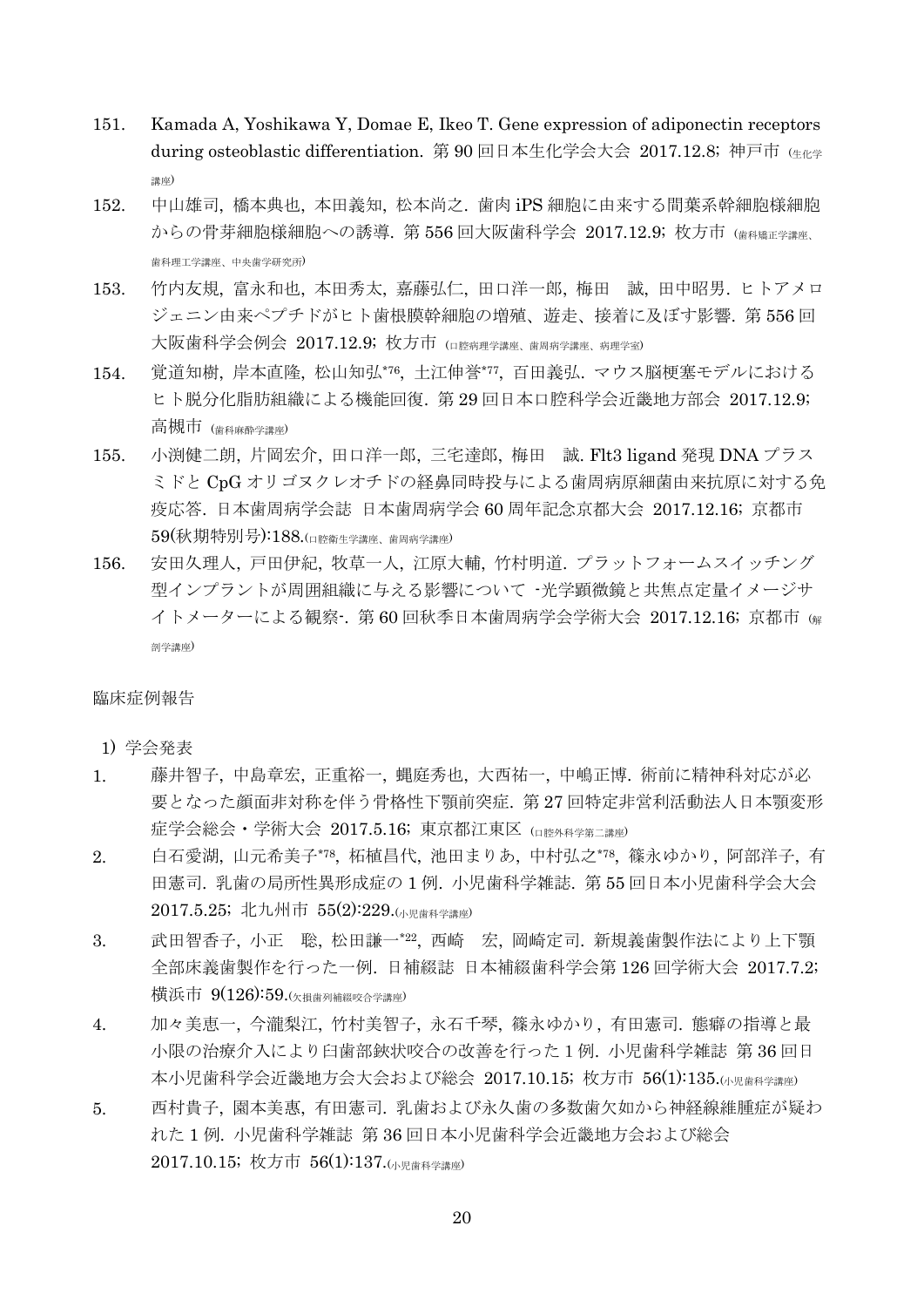- 6. 三原広吏, 尾崎公子, 吉田訓子, 三上 優, 篠永ゆかり, 阿部洋子, 人見さよ子, 有田憲 司. 睡眠時に舌咬傷を繰り返した女児の1例. 小児歯科学雑誌 第 36 回日本小児歯科学 会近畿地方会大会および総会 2017.10.15; 枚方市 56(1):138.(小児歯科学講座)
- 7. 中西 環, 上田 衛, 山本翔一, 辻 要, 吉田博昭, 森田章介. 下顎前突症の両側下顎臼 歯部欠損症例に対して下顎前歯部歯槽骨切り術を施行した1例. 第 62 回日本口腔外科 学会総会・学術大会 2017.10.20; 京都市 (ロ腔外科学第一講座)
- 8. 杉本 愛, 藤井智子, 蝿庭秀也, 窪 寛仁, 大西祐一, 中嶋正博. 開窓療法が奏功した巨 大な顎骨囊胞の 2 例 第 62 回公益社団法人日本口腔外科学会総会・学術大会 プログラ ム・抄録集. 第 62 回(公社)日本口腔外科学会総会・学術大会 2017.10.21; 京都市 113(<sup>口</sup> 腔外科学第二講座)
- 9. 蝿庭秀也, 梶野晃佑, 藤井智子, 本橋具和, 正重裕一, 吉本 仁, 堀井活子, 窪 寛仁, 大 西祐一, 中嶋正博. 小児の歯肉に発生した結節性筋膜炎の 1 例. 第 62 回公益社団法人日 本口腔外科学会総会・学術大会プログラム・抄録集 第 62 回(公社)日本口腔外科学会総 会・学術大会 2017.10.21; 京都市 119(口腔外科学第二講座)

総説

- 1. Tanida J\*79, Hirotsugu Akiyama\*79, Kagawa K\*80 , Ogata C, Umeda M. A stick-shaped multi-aperture camera for intra-oral diagnosis. Computational Imaging II, Proc. SPIE.. 2017;10222:1-7.(<sub>歯周病学講座)</sub>
- 2. 百田義弘. 一過性脳虚血/再灌流傷害によるペリサイト由来神経幹細胞の誘導.日本脳循 環代謝学会機関誌 2017;28(2):347-351.(<sub>歯科麻酔学講座</sub>)
- 3. 富永和也, 竹内友規, 本田秀太, 岡村友玄, 和唐雅博, 田中昭男. エナメルマトリックス デリバティブ由来新規骨形成剤ペプチドの有効性 日歯周誌. 2017;59(1):39-47.(ロ腔病理学講 座、口腔保健学科、病理学室)
- 4. 天野 均, 犬伏正和, 岩城 太, 大浦 清. 現状の Softex にデジタル X 線センサーを追 加導入するメリットについて. 大阪歯科大学中央歯学研究所報 2017;(9):24-26.(薬理学講座)
- 5. 大島 浩. 医療用手袋のパウダーフリー化について. 日本歯科評論 2017;77(5):14-15.(歯科 理工学講座)
- 6. 馬場俊輔,橋本典也,笠原真二郎\*81. ポリエーテルエーテルケトン多孔体の骨造成能. **BIO INDUSTRY. 2017;34(6):33-41.**(口腔インプラント学講座、歯科理工学講座)
- 7. 嘉藤弘仁, 田口洋一郎, 山脇 勲, 奥田麻貴子, 小石玲子, 野口正皓, 山内伸浩, 今井一 貴, 髙橋宰達, 田中昭男, 梅田 誠. 高血糖状態が骨髄由来幹細胞や歯根膜幹細胞の硬組 織に与える影響 日本歯周病学会会誌.2017;**59(3)**:118–124.(<sub>歯周病学講座・病理学室)</sub>
- 8. 三宅晃子, 小正 裕, 小正 聡. 在宅医療用の新規義歯洗浄剤開発に向けて ―義歯表面 を模倣したバイオセンサを用いた汚れの付着に関する検討―. 歯科医学 2017;80(2):55-  $66.$ (口腔工学科、口腔保健学科、欠損歯列補綴咬合学講座)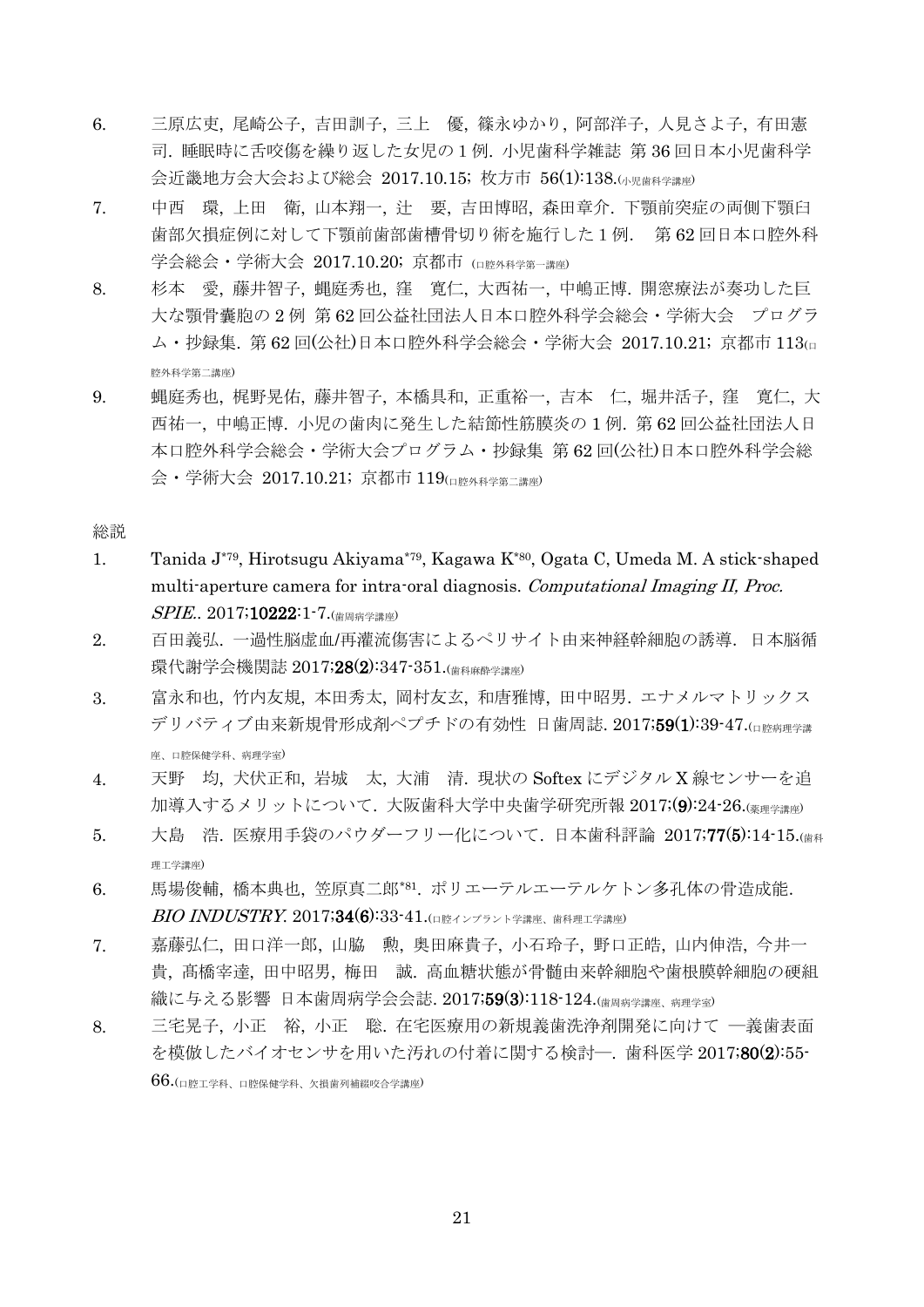### 著書

- 1. 田中昌博, 覺道昌樹. 咀嚼・嚥下と舌運動. 新 よくわかる顎口腔機能 咬合・摂食嚥 下・発音を理解する. 東京 医歯薬出版 2017:143-145.(有歯補綴咬合学講座)
- 2. 馬場俊輔, 橋本典也, 笠原真二郎\*81 . 第 4 章 ポリエーテルエーテルケトン多孔体の骨造 成能. 医療用バイオマテリアルの研究開発 東京 株式会社シーエムシー出版 2017:73- 81.(口腔インプラント学講座)

| *1 大阪大学 産業科学研究所                                                                                     |
|-----------------------------------------------------------------------------------------------------|
| *2 近畿大学 生物理工学部医用工学科                                                                                 |
| *3 ミヨシ油脂                                                                                            |
| *4 大阪大学 大学院歯学研究科 顎口腔機能再建学講座                                                                         |
| *5日本大学 歯学部                                                                                          |
| *6 岡山大学 歯学部                                                                                         |
| *7 北海道大学 歯学研究院 口腔健康科学分野                                                                             |
| *8 松本歯科大学 歯科薬理学講座                                                                                   |
| *9 神奈川歯科大学 口腔科学講座                                                                                   |
| *10 University of Minnesota Medical School                                                          |
| *11 Department of Oral Surgery, Ninth People's Hospital                                             |
| *12 Department of Prosthodontics, Ninth People's Hospital                                           |
| *13 Department of Oral and Cranio-maxillofacial Science, Ninth People's Hospital                    |
| *14 School & Hospital of Stomatology, Tongji University                                             |
| *15 Zhongshan Hospital, Medical College of Xiamen University                                        |
| *16 南方医科大学                                                                                          |
| *17 京都大学 大学院医学研究科 口腔外科学分野                                                                           |
| *18 岡山大学 大学院医歯薬学総合研究科 顎口腔再建外科学講座                                                                    |
| *19 岡山大学病院 総合診療科                                                                                    |
| *20 岡山大学 大学院医歯薬学総合研究科 生体機能再生・再建学講座                                                                  |
| *21 新潟大学 大学院医歯学総合研究科 腎医学医療センター                                                                      |
| *22 大阪大学                                                                                            |
| *23 大阪大学 大学院歯学研究科口腔解剖第一教室                                                                           |
| *24 畿央大学 健康科学部                                                                                      |
| *25 大阪大学 大学院人間科学研究科                                                                                 |
| *26 琉球大学 医学部第二内科                                                                                    |
| *27 Department of Dental Hygiene, College of Health Science, Gachon University                      |
| *28 Department of Oral Anatomy and Developmental Biology, School of Dentistry, Kyung-Hee University |
| *29 理化学研究所・伊藤ナノ医工学研究室                                                                               |
| *30 北海道医療大学 歯学部                                                                                     |
| *31 神戸大学 大学院保健学研究科 リハビリテーション科学領域                                                                    |
| *32 金沢医科大学 医学部解剖学Ⅱ                                                                                  |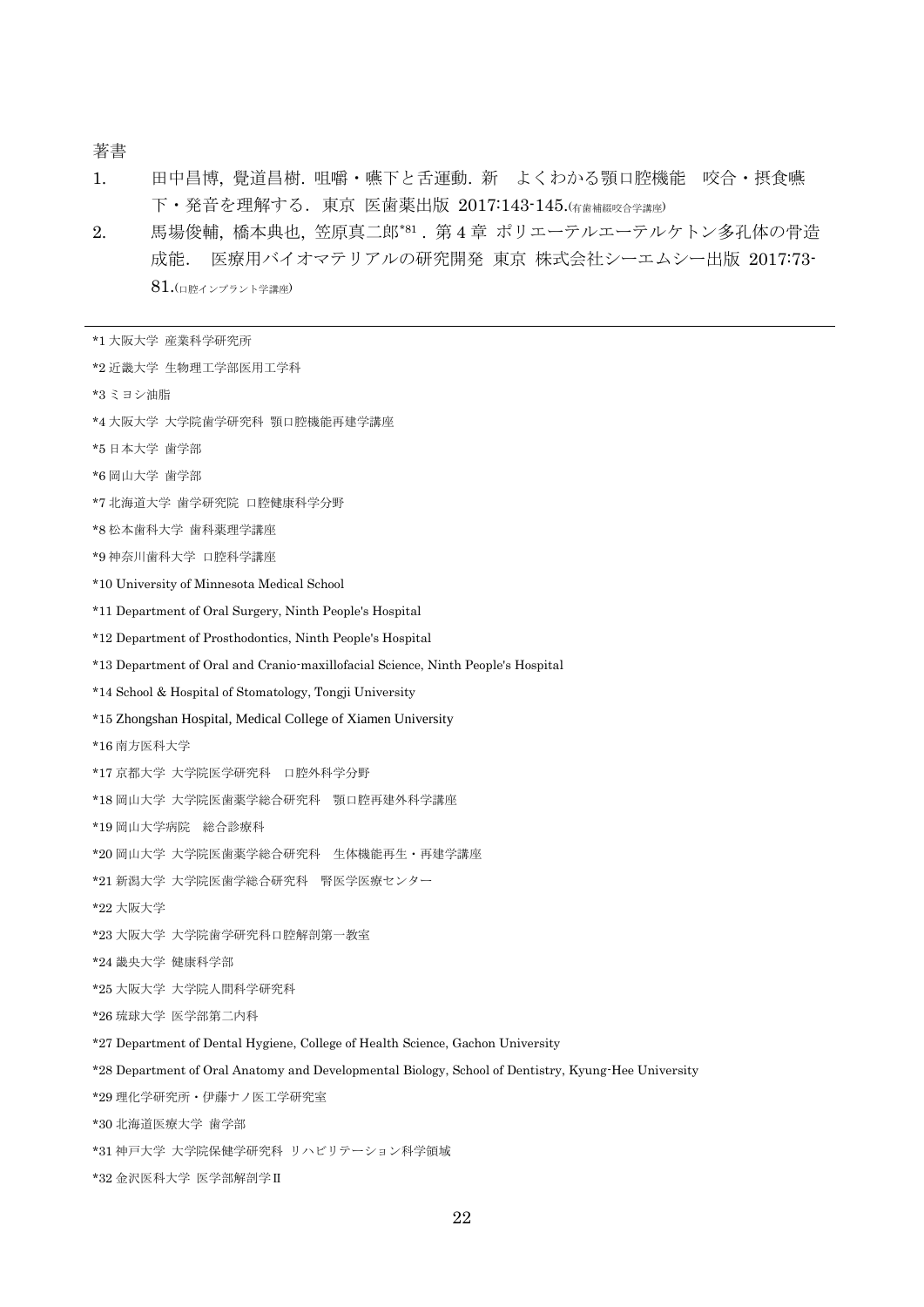\*33 鶴見大学 大学院歯学研究科 探索歯学講座

- \*34 新潟大学 大学院医歯学総合研究科口腔生命科学専攻摂食環境制御学講座歯周診断・再建学分野
- \*35 慶應義塾大学 医学部歯科・口腔外科学教室
- \*36 北海道大学 大学院歯学研究科口腔医学専攻口腔健康科学講座
- \*37 奥羽大学 歯学部附属病院 口腔外科歯科麻酔科
- \*38 奥羽大学 歯学部歯科保存学講座歯周病科
- \*39 日本歯科大学 新潟病院総合診療科
- \*40 日本歯科大学 新潟生命歯学部歯周病学講座
- \*41 東京歯科大学 歯周病学講座
- \*42 文教通り歯科クリニック
- \*43 神奈川歯科大学 口腔統合医療学講座 歯周病学分野
- \*44 日本大学松戸 歯学部歯周病学講座
- \*45 東京医科歯科大学 大学院歯周病学講座
- \*46 日本大学 歯学部歯周病学講座
- \*47 日本歯科大学 生命歯学部歯周病学講座
- \*48 松本歯科大学 歯学部歯周病学講座
- \*49 愛知学院大学 歯学部歯周病学講座
- \*50 九州大学 歯学部口腔リハビリテーション科歯周病学講座
- \*51 長崎大学 大学院医歯薬学総合研究科歯周病学講座
- \*52 鹿児島大学 歯学部歯周病学分野
- \*53 鹿児島大学 大学院医歯学総合研究科歯周病学講座
- \*54 鶴見大学 歯学部探索歯学講座
- \*55 岡山大学 大学院医歯学薬総合研究科病態制御科学専攻病態機構学講座歯周病態学分野
- \*56 鶴見大学 歯学部数学
- \*57 琉球大学
- \*58 大阪市立大学 医学研究科分子細胞生理学
- \*59 東京医科歯科大学 難治疾患研究所
- \*60 東京大学 大学院工学系研究科バイオエンジニアリング
- \*61 長崎大学 大学院医歯薬総合研究科、国立がん研究センター・創薬臨床研究分野
- \*62 US Army Institute of surgical Research
- \*63 松本歯科大学 口腔解剖学第二講座
- \*64 公立甲賀病院 歯科口腔外科
- \*65 日本小児歯科学会
- \*66 京都大学 大学院工学研究科
- \*67 京都大学 大学院生命科学研究科
- \*68 京都工芸繊維大学 バイオベースマテリアル学専攻
- \*69 大阪大学 大学院工学研究科応用化学専攻
- \*70 岡山大学病院 スペシャルニーズ歯科センター
- \*71 泉大津市立病院
- \*72 葛城病院内科